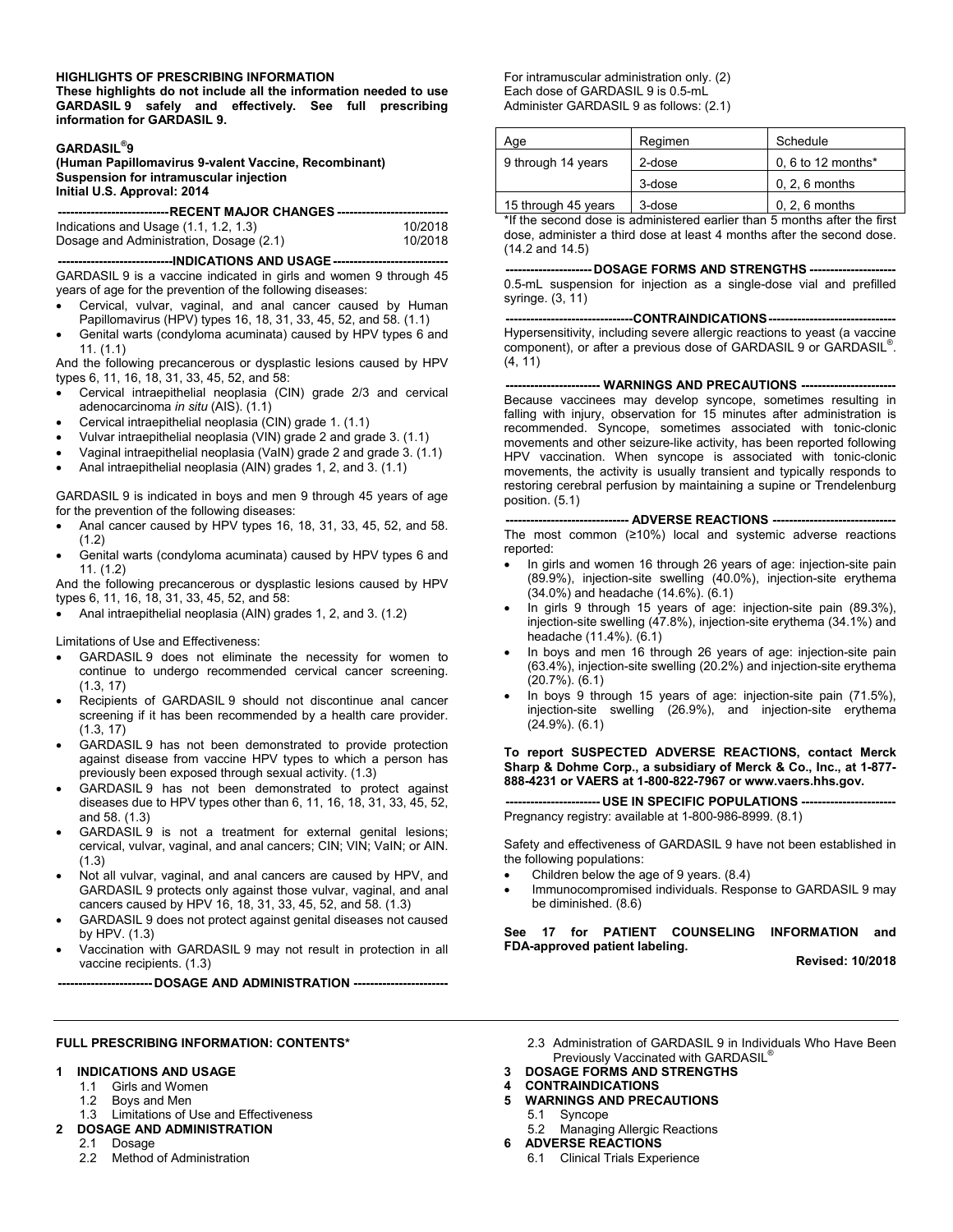### 6.2 Post-Marketing Experience

- **7 DRUG INTERACTIONS**
	- 7.1 Use with Systemic Immunosuppressive Medications
- **8 USE IN SPECIFIC POPULATIONS**
	- 8.1 Pregnancy
	- 8.2 Lactation
	- 8.4 Pediatric Use<br>8.5 Geriatric Use
		- **Geriatric Use**
	- 8.6 Immunocompromised Individuals
- **11 DESCRIPTION**
- **12 CLINICAL PHARMACOLOGY**
- 12.1 Mechanism of Action **13 NONCLINICAL TOXICOLOGY**
- 13.1 Carcinogenesis, Mutagenesis, Impairment of Fertility
- **14 CLINICAL STUDIES**

# **FULL PRESCRIBING INFORMATION**

## **1 INDICATIONS AND USAGE**

## **1.1 Girls and Women**

GARDASIL<sup>®</sup>9 is a vaccine indicated in girls and women 9 through 45 years of age for the prevention of the following diseases:

- Cervical, vulvar, vaginal, and anal cancer caused by Human Papillomavirus (HPV) types 16, 18, 31, 33, 45, 52, and 58
- Genital warts (condyloma acuminata) caused by HPV types 6 and 11

And the following precancerous or dysplastic lesions caused by HPV types 6, 11, 16, 18, 31, 33, 45, 52, and 58:

- Cervical intraepithelial neoplasia (CIN) grade 2/3 and cervical adenocarcinoma *in situ* (AIS)
- Cervical intraepithelial neoplasia (CIN) grade 1
- Vulvar intraepithelial neoplasia (VIN) grade 2 and grade 3
- Vaginal intraepithelial neoplasia (VaIN) grade 2 and grade 3
- Anal intraepithelial neoplasia (AIN) grades 1, 2, and 3

## **1.2 Boys and Men**

GARDASIL 9 is indicated in boys and men 9 through 45 years of age for the prevention of the following diseases:

- Anal cancer caused by HPV types 16, 18, 31, 33, 45, 52, and 58
- Genital warts (condyloma acuminata) caused by HPV types 6 and 11

And the following precancerous or dysplastic lesions caused by HPV types 6, 11, 16, 18, 31, 33, 45, 52, and 58:

Anal intraepithelial neoplasia (AIN) grades 1, 2, and 3

## **1.3 Limitations of Use and Effectiveness**

The health care provider should inform the patient, parent, or guardian that vaccination does not eliminate the necessity for women to continue to undergo recommended cervical cancer screening. Women who receive GARDASIL 9 should continue to undergo cervical cancer screening per standard of care. *[See Patient Counseling Information (17).]*

Recipients of GARDASIL 9 should not discontinue anal cancer screening if it has been recommended by a health care provider *[see Patient Counseling Information (17)].*

GARDASIL 9 has not been demonstrated to provide protection against disease from vaccine HPV types to which a person has previously been exposed through sexual activity.

GARDASIL 9 has not been demonstrated to protect against diseases due to HPV types other than 6, 11, 16, 18, 31, 33, 45, 52, and 58.

GARDASIL 9 is not a treatment for external genital lesions; cervical, vulvar, vaginal, and anal cancers; CIN; VIN; VaIN; or AIN.

Not all vulvar, vaginal, and anal cancers are caused by HPV, and GARDASIL 9 protects only against those vulvar, vaginal, and anal cancers caused by HPV 16, 18, 31, 33, 45, 52, and 58.

GARDASIL 9 does not protect against genital diseases not caused by HPV.

Vaccination with GARDASIL 9 may not result in protection in all vaccine recipients.

- 14.1 Efficacy and Effectiveness Data for GARDASIL
- 14.2 Clinical Trials for GARDASIL 9
- 14.3 Efficacy HPV Types 31, 33, 45, 52 and 58 in Girls and Women 16 through 26 Years of Age
- 14.4 Immunogenicity of a 3-Dose Regimen
- 14.5 Immune Responses to GARDASIL 9 Using a 2-Dose Regimen in Individuals 9 through 14 Years of Age 14.6 Studies with Menactra and Adacel
- **15 REFERENCES**
- **16 HOW SUPPLIED/STORAGE AND HANDLING**
- **17 PATIENT COUNSELING INFORMATION**

\*Sections or subsections omitted from the full prescribing information are not listed.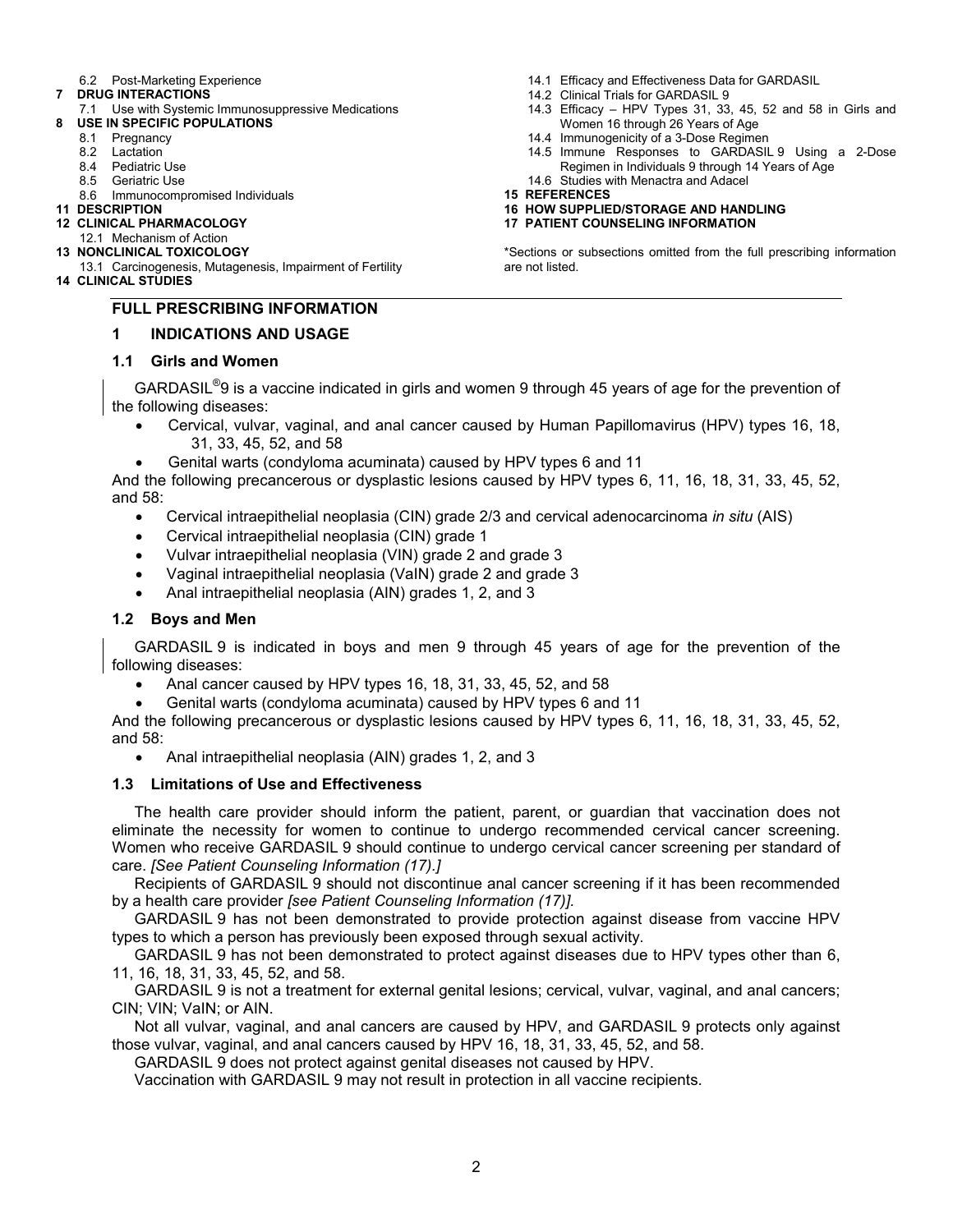## **2 DOSAGE AND ADMINISTRATION**

## **2.1 Dosage**

Each dose of GARDASIL 9 is 0.5-mL.

Administer GARDASIL 9 as follows:

| Aqe                 | Regimen | Schedule           |
|---------------------|---------|--------------------|
| 9 through 14 years  | 2-dose  | 0, 6 to 12 months* |
|                     | 3-dose  | $0, 2, 6$ months   |
| 15 through 45 years | 3-dose  | $0, 2, 6$ months   |

\*If the second dose is administered earlier than 5 months after the first dose, administer a third dose at least 4 months after the second dose. *[See Clinical Studies (14.2 and 14.5).]*

### **2.2 Method of Administration**

### For intramuscular use only.

Shake well before use. Thorough agitation immediately before administration is necessary to maintain suspension of the vaccine. GARDASIL 9 should not be diluted or mixed with other vaccines. After thorough agitation, GARDASIL 9 is a white, cloudy liquid. Parenteral drug products should be inspected visually for particulate matter and discoloration prior to administration, whenever solution and container permit. Do not use the product if particulates are present or if it appears discolored.

Administer GARDASIL 9 intramuscularly in the deltoid region of the upper arm or in the higher anterolateral area of the thigh.

Observe patients for 15 minutes after administration *[see Warnings and Precautions (5)]. Single-Dose Vial Use*

Withdraw the 0.5-mL dose of vaccine from the single-dose vial using a sterile needle and syringe and use promptly.

### *Prefilled Syringe Use*

This package does not contain a needle. Shake well before use. Attach a needle by twisting in a clockwise direction until the needle fits securely on the syringe. Administer the entire dose as per standard protocol.

## **2.3 Administration of GARDASIL 9 in Individuals Who Have Been Previously Vaccinated with GARDASIL®**

Safety and immunogenicity were assessed in individuals who completed a three-dose vaccination series with GARDASIL 9 and had previously completed a three-dose vaccination series with GARDASIL *[see Adverse Reactions (6.1) and Clinical Studies (14.4)].* Studies using a mixed regimen of HPV vaccines to assess interchangeability were not performed for GARDASIL 9.

#### **3 DOSAGE FORMS AND STRENGTHS**

GARDASIL 9 is a suspension for intramuscular administration available in 0.5-mL single-dose vials and prefilled syringes. See *Description (11)* for the complete listing of ingredients.

## **4 CONTRAINDICATIONS**

Hypersensitivity, including severe allergic reactions to yeast (a vaccine component), or after a previous dose of GARDASIL 9 or GARDASIL *[see Description (11)].*

## **5 WARNINGS AND PRECAUTIONS**

#### **5.1 Syncope**

Because vaccinees may develop syncope, sometimes resulting in falling with injury, observation for 15 minutes after administration is recommended. Syncope, sometimes associated with tonic-clonic movements and other seizure-like activity, has been reported following HPV vaccination. When syncope is associated with tonic-clonic movements, the activity is usually transient and typically responds to restoring cerebral perfusion by maintaining a supine or Trendelenburg position.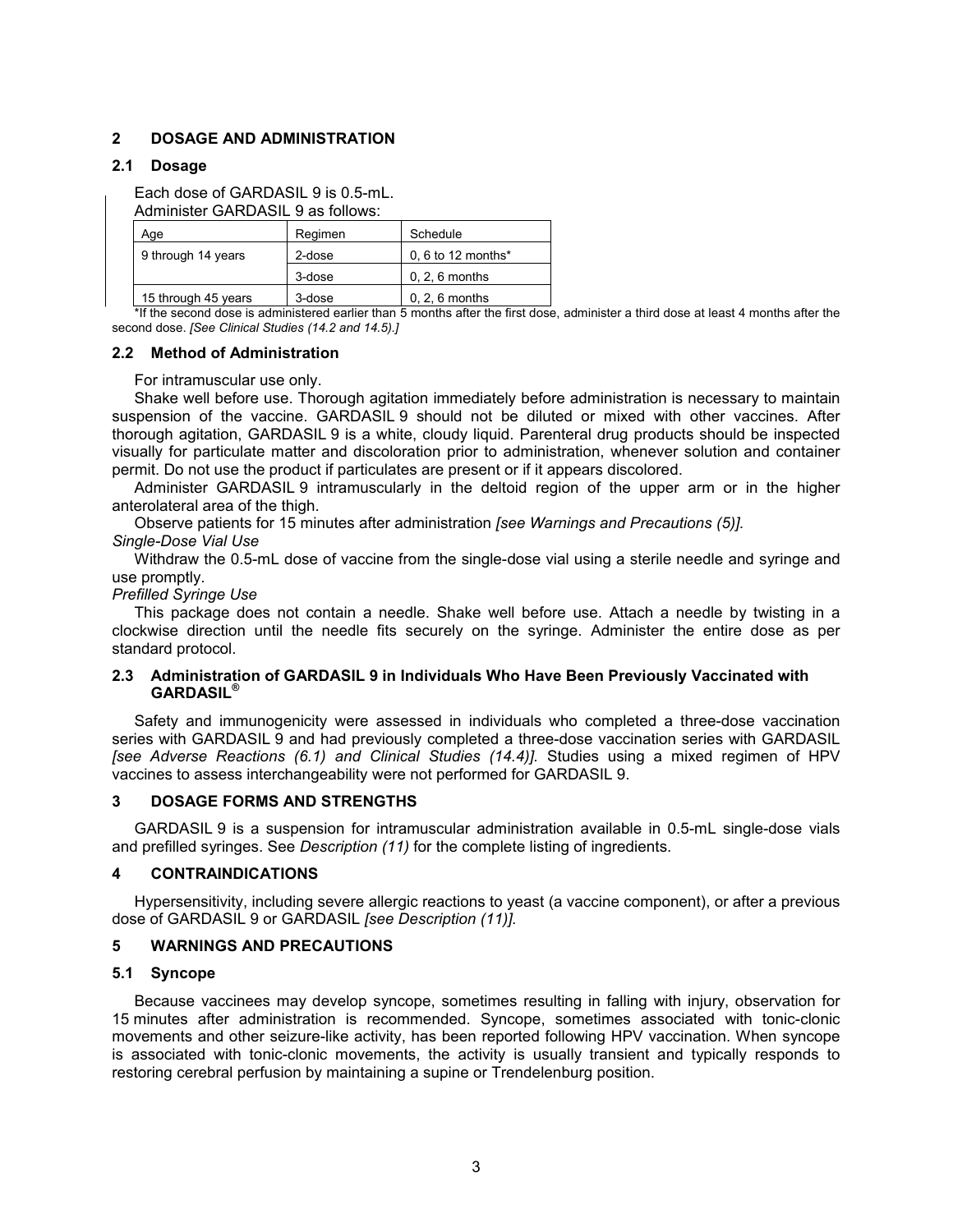#### **5.2 Managing Allergic Reactions**

Appropriate medical treatment and supervision must be readily available in case of anaphylactic reactions following the administration of GARDASIL 9.

## **6 ADVERSE REACTIONS**

#### **6.1 Clinical Trials Experience**

Because clinical trials are conducted under widely varying conditions, adverse reaction rates observed in the clinical trials of a vaccine cannot be directly compared to rates in the clinical trials of another vaccine and may not reflect the rates observed in practice.

The safety of GARDASIL 9 was evaluated in seven clinical studies that included 15,703 individuals who received at least one dose of GARDASIL 9 and had safety follow-up. Study 1 and Study 3 also included 7,378 individuals who received at least one dose of GARDASIL as a control and had safety follow-up. The vaccines were administered on the day of enrollment and the subsequent doses administered approximately two and six months thereafter. Safety was evaluated using vaccination report card (VRC)-aided surveillance for 14 days after each injection of GARDASIL 9 or GARDASIL.

The individuals who were monitored using VRC-aided surveillance included 9,097 girls and women 16 through 26 years of age, 1,394 boys and men 16 through 26 years of age, and 5,212 girls and boys 9 through 15 years of age (3,436 girls and 1,776 boys) at enrollment who received GARDASIL 9; and 7,078 girls and women 16 through 26 years of age and 300 girls 9 through 15 years of age at enrollment who received GARDASIL. The race distribution of the integrated safety population for GARDASIL 9 was similar between girls and women 16 through 26 years of age (56.8% White; 25.2% Other Races or Multiracial; 14.1% Asian; 3.9% Black), girls and boys 9 through 15 years of age (62.0% White; 19.2% Other Races or Multiracial; 13.5% Asian; 5.4% Black), and boys and men 16 through 26 years of age (62.1% White; 22.6% Other Races or Multiracial; 9.8% Asian; 5.5% Black). The safety of GARDASIL 9 was compared directly to the safety of GARDASIL in two studies (Study 1 and Study 3) for which the overall race distribution of the GARDASIL cohorts (57.0% White; 26.3% Other Races or Multiracial; 13.6% Asian; 3.2% Black) was similar to that of the GARDASIL 9 cohorts.

Safety of GARDASIL 9 in individuals 27 through 45 years of age is inferred from the safety data of GARDASIL in individuals 9 through 45 years of age and GARDASIL 9 in individuals 9 through 26 years of age.

#### *Injection-Site and Systemic Adverse Reactions*

Injection-site reactions (pain, swelling, and erythema) and oral temperature were solicited using VRCaided surveillance for five days after each injection of GARDASIL 9 during the clinical studies. The rates and severity of these solicited adverse reactions that occurred within five days following each dose of GARDASIL 9 compared with GARDASIL in Study 1 (girls and women 16 through 26 years of age) and Study 3 (girls 9 through 15 years of age) are presented in Table 1. Among subjects who received GARDASIL 9, the rates of injection-site pain were approximately equal across the three reporting time periods. Rates of injection-site swelling and injection-site erythema increased following each successive dose of GARDASIL 9. Recipients of GARDASIL 9 had numerically higher rates of injection-site reactions compared with recipients of GARDASIL.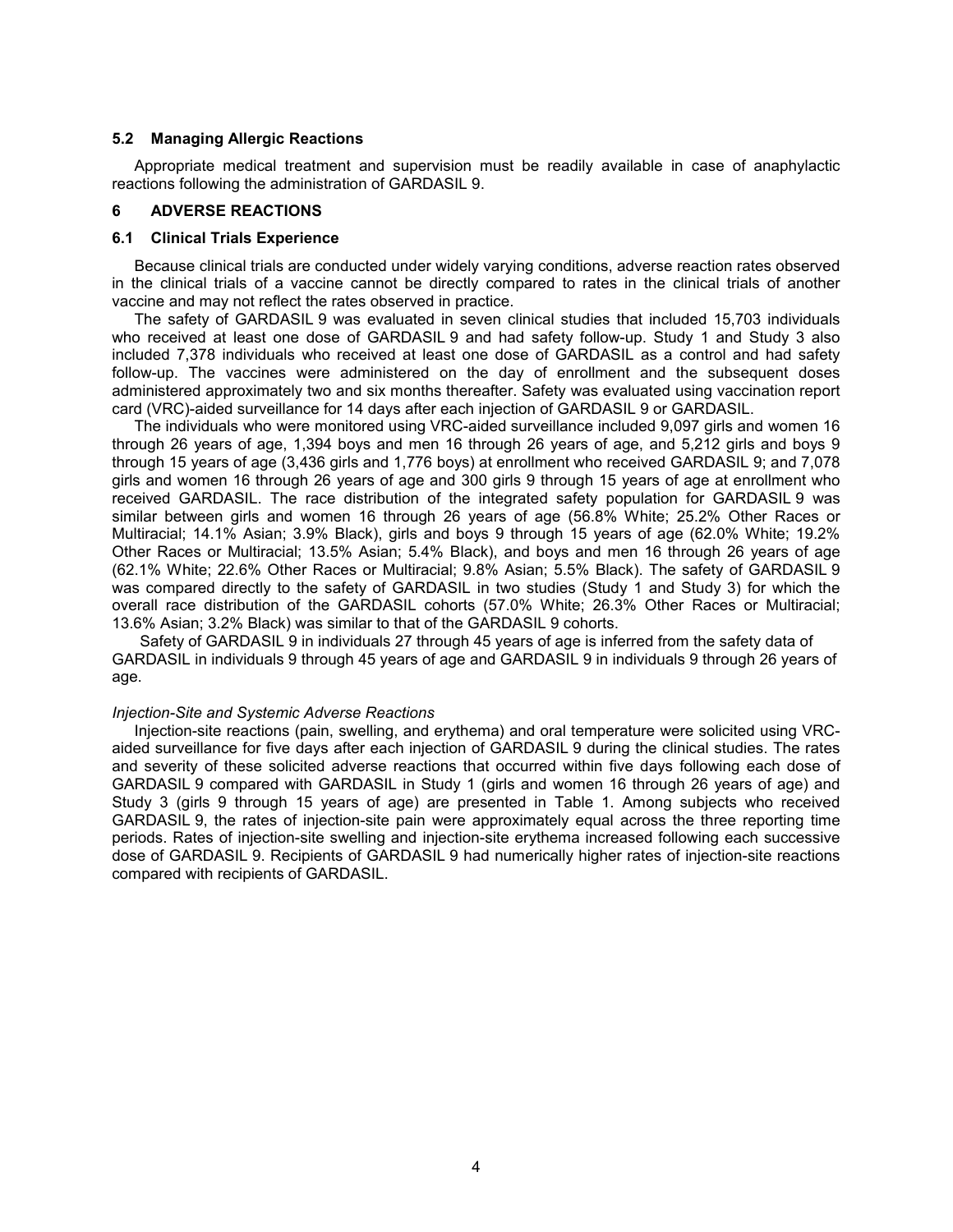|                                         | <b>GARDASIL 9</b> |            |            |           | <b>GARDASIL</b> |            |            |            |
|-----------------------------------------|-------------------|------------|------------|-----------|-----------------|------------|------------|------------|
|                                         | Post-             | Post-      | Post-      | Post any  | Post-           | Post-      | Post-      | Post any   |
|                                         | dose 1            | dose 2     | dose 3     | dose      | dose 1          | dose 2     | dose 3     | dose       |
| Girls and Women 16 through 26           |                   |            |            |           |                 |            |            |            |
| <b>Years of Age</b>                     |                   |            |            |           |                 |            |            |            |
| <b>Injection-Site Adverse Reactions</b> | $N = 7069$        | $N = 6997$ | $N = 6909$ | N=7071    | $N = 7076$      | $N = 6992$ | $N = 6909$ | $N = 7078$ |
| Pain, Any                               | 70.7              | 73.5       | 71.6       | 89.9      | 58.2            | 62.2       | 62.6       | 83.5       |
| Pain, Severe                            | 0.7               | 1.7        | 2.6        | 4.3       | 0.4             | 1.0        | 1.7        | 2.6        |
| Swelling, Any                           | 12.5              | 23.3       | 28.3       | 40.0      | 9.3             | 14.6       | 18.7       | 28.8       |
| Swelling, Severe                        | 0.6               | 1.5        | 2.5        | 3.8       | 0.3             | 0.5        | 1.0        | 1.5        |
| Erythema, Any                           | 10.6              | 18.0       | 22.6       | 34.0      | 8.1             | 12.9       | 15.6       | 25.6       |
| Erythema, Severe                        | 0.2               | 0.5        | 1.1        | 1.6       | 0.2             | 0.2        | 0.4        | 0.8        |
| <b>Systemic Adverse Reactions</b>       | n=6995            | $n = 6913$ | n=6743     | n=7022    | n=7003          | n=6914     | n=6725     | n=7024     |
| Temperature ≥100°F                      | 1.7               | 2.6        | 2.7        | 6.0       | 1.7             | 2.4        | 2.5        | 5.9        |
| Temperature ≥102°F                      | 0.3               | 0.3        | 0.4        | 1.0       | 0.2             | 0.3        | 0.3        | 0.8        |
| Girls 9 through 15 Years of Age         |                   |            |            |           |                 |            |            |            |
| <b>Injection-Site Adverse Reactions</b> | $N = 300$         | $N = 297$  | $N = 296$  | $N = 299$ | $N = 299$       | $N = 299$  | $N = 294$  | $N = 300$  |
| Pain, Any                               | 71.7              | 71.0       | 74.3       | 89.3      | 66.2            | 66.2       | 69.4       | 88.3       |
| Pain, Severe                            | 0.7               | 2.0        | 3.0        | 5.7       | 0.7             | 1.3        | 1.7        | 3.3        |
| Swelling, Any                           | 14.0              | 23.9       | 36.1       | 47.8      | 10.4            | 17.7       | 25.2       | 36.0       |
| Swelling, Severe                        | 0.3               | 2.4        | 3.7        | 6.0       | 0.7             | 2.7        | 4.1        | 6.3        |
| Erythema, Any                           | 7.0               | 15.5       | 21.3       | 34.1      | 9.7             | 14.4       | 18.4       | 29.3       |
| Erythema, Severe                        | 0                 | 0.3        | 1.4        | 1.7       | 0               | 0.3        | 1.7        | 2.0        |
| <b>Systemic Adverse Reactions</b>       | $n = 300$         | n=294      | $n = 295$  | n=299     | n=299           | n=297      | $n = 291$  | $n = 300$  |
| Temperature ≥100°F                      | 2.3               | 1.7        | 3.0        | 6.7       | 1.7             | 1.7        | 0          | 3.3        |
| Temperature $\geq 102^{\circ}$ F        | 0                 | 0.3        | 1.0        | 1.3       | 0.3             | 0.3        | 0          | 0.7        |

**Table 1: Rates (%) and Severity of Solicited Injection-Site and Systemic Adverse Reactions Occurring within Five Days of Each Vaccination with GARDASIL 9 Compared with GARDASIL (Studies 1 and 3)**

The data for girls and women 16 through 26 years of age are from Study 1 (NCT00543543), and the data for girls 9 through 15 years of age are from Study 3 (NCT01304498).

N=number of subjects vaccinated with safety follow-up

n=number of subjects with temperature data

Pain, Any=mild, moderate, severe or unknown intensity

Pain, Severe=incapacitating with inability to work or do usual activity

Swelling, Any=any size or size unknown

Swelling, Severe=maximum size greater than 2 inches

Erythema, Any=any size or size unknown

Erythema, Severe=maximum size greater than 2 inches

Unsolicited injection-site and systemic adverse reactions (assessed as vaccine-related by the investigator) observed among recipients of either GARDASIL 9 or GARDASIL in Studies 1 and 3 at a frequency of at least 1% are shown in Table 2. Few individuals discontinued study participation due to adverse experiences after receiving either vaccine (GARDASIL 9 = 0.1% vs. GARDASIL <0.1%).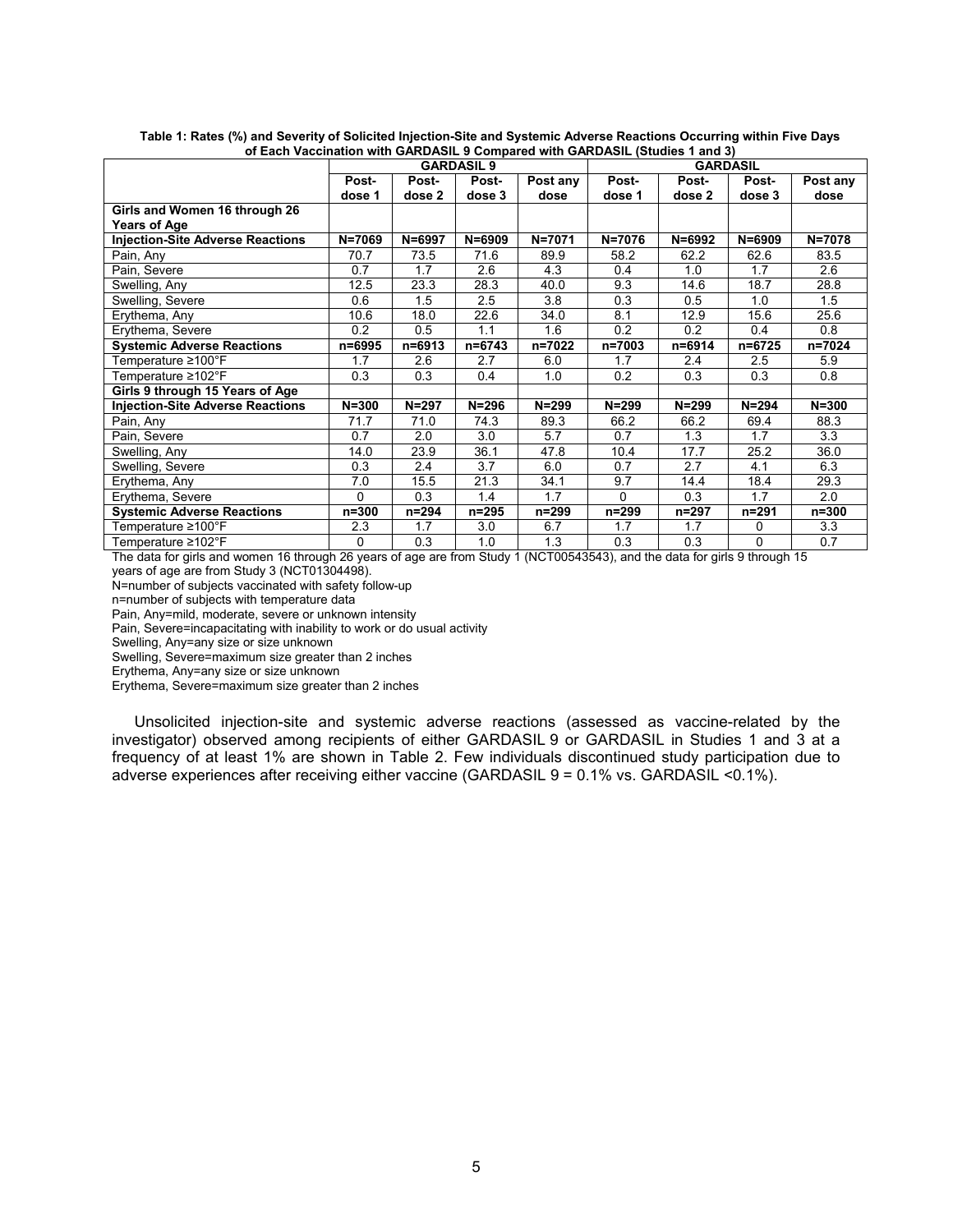|                                                                           | Girls and Women 16 through 26 Years of |                 | Girls 9 through 15 Years of Age |                 |  |  |  |
|---------------------------------------------------------------------------|----------------------------------------|-----------------|---------------------------------|-----------------|--|--|--|
|                                                                           |                                        | Age             |                                 |                 |  |  |  |
|                                                                           | <b>GARDASIL 9</b>                      | <b>GARDASIL</b> | <b>GARDASIL 9</b>               | <b>GARDASIL</b> |  |  |  |
|                                                                           | N=7071                                 | $N = 7078$      | $N = 299$                       | $N = 300$       |  |  |  |
| Injection-Site Adverse Reactions (1 to 5 Days Post-Vaccination, Any Dose) |                                        |                 |                                 |                 |  |  |  |
| <b>Pruritus</b>                                                           | 5.5                                    | 4.0             | 4.0                             | 2.7             |  |  |  |
| <b>Bruising</b>                                                           | 1.9                                    | 1.9             | 0                               | $\Omega$        |  |  |  |
| Hematoma                                                                  | 0.9                                    | 0.6             | 3.7                             | 4.7             |  |  |  |
| Mass                                                                      | 1.3                                    | 0.6             | 0                               | 0               |  |  |  |
| Hemorrhage                                                                | 1.0                                    | 0.7             | 1.0                             | 2.0             |  |  |  |
| Induration                                                                | 0.8                                    | 0.2             | 2.0                             | 1.0             |  |  |  |
| Warmth                                                                    | 0.8                                    | 0.5             | 0.7                             | 1.7             |  |  |  |
| Reaction                                                                  | 0.6                                    | 0.6             | 0.3                             | 1.0             |  |  |  |
| Systemic Adverse Reactions (1 to 15 Days Post-Vaccination, Any Dose)      |                                        |                 |                                 |                 |  |  |  |
| Headache                                                                  | 14.6                                   | 13.7            | 11.4                            | 11.3            |  |  |  |
| Pyrexia                                                                   | 5.0                                    | 4.3             | 5.0                             | 2.7             |  |  |  |
| Nausea                                                                    | 4.4                                    | 3.7             | 3.0                             | 3.7             |  |  |  |
| <b>Dizziness</b>                                                          | 3.0                                    | 2.8             | 0.7                             | 0.7             |  |  |  |
| Fatigue                                                                   | 2.3                                    | 2.1             | 0                               | 2.7             |  |  |  |
| Diarrhea                                                                  | 1.2                                    | 1.0             | 0.3                             | 0               |  |  |  |
| Oropharyngeal pain                                                        | 1.0                                    | 0.6             | 2.7                             | 0.7             |  |  |  |
| Myalgia                                                                   | 1.0                                    | 0.7             | 0.7                             | 0.7             |  |  |  |
| Abdominal pain, upper                                                     | 0.7                                    | 0.8             | 1.7                             | 1.3             |  |  |  |
| Upper respiratory tract infection                                         | 0.1                                    | 0.1             | 0.3                             | 1.0             |  |  |  |

**Table 2: Rates (%) of Unsolicited Injection-Site and Systemic Adverse Reactions Occurring among ≥1.0% of Individuals after Any Vaccination with GARDASIL 9 Compared with GARDASIL (Studies 1 and 3)**

The data for girls and women 16 through 26 years of age are from Study 1 (NCT00543543), and the data for girls 9 through 15 years of age are from Study 3 (NCT01304498).

N=number of subjects vaccinated with safety follow-up

In an uncontrolled clinical trial with 639 boys and 1,878 girls 9 through 15 years of age (Study 2), the rates and severity of solicited adverse reactions following each dose of GARDASIL 9 were similar between boys and girls. Rates of solicited and unsolicited injection-site and systemic adverse reactions in boys 9 through 15 years of age were similar to those among girls 9 through 15 years of age. Solicited and unsolicited adverse reactions reported by boys in this study are shown in Table 3.

In another uncontrolled clinical trial with 1,394 boys and men and 1,075 girls and women 16 through 26 years of age (Study 7), the rates of solicited and unsolicited adverse reactions following each dose of GARDASIL 9 among girls and women 16 through 26 years of age were similar to those reported in Study 1. Rates of solicited and unsolicited adverse reactions reported by boys and men 16 through 26 years of age in this study are shown in Table 3.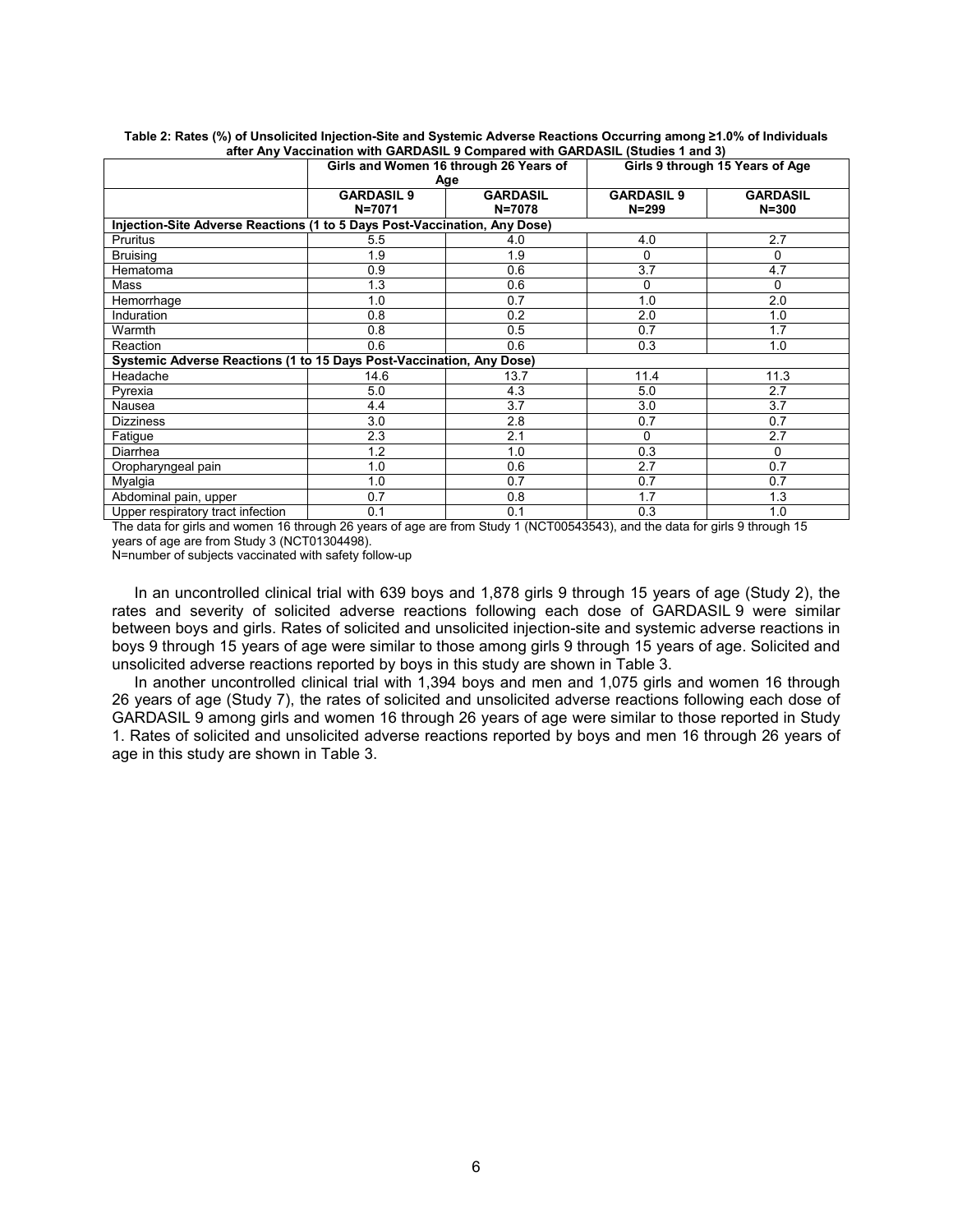|                                                                                    | <b>GARDASIL 9</b> |
|------------------------------------------------------------------------------------|-------------------|
| Boys and Men 16 through 26 Years of Age                                            | $N = 1394$        |
| Solicited Adverse Reactions (1-5 Days Post-Vaccination, Any Dose)                  |                   |
| Injection-Site Pain, Any                                                           | 63.4              |
| Injection-Site Pain, Severe                                                        | 0.6               |
| Injection-Site Erythema, Any                                                       | $\overline{20.7}$ |
| Injection-Site Erythema, Severe                                                    | 0.4               |
| Injection-Site Swelling, Any                                                       | $\overline{20.2}$ |
| Injection-Site Swelling, Severe                                                    | 1.1               |
| Oral Temperature ≥100.0°F <sup>†</sup>                                             | 4.4               |
| Oral Temperature ≥102°F                                                            | 0.6               |
| Unsolicited Injection-Site Adverse Reactions (1-5 Days Post-Vaccination, Any Dose) |                   |
| Injection-Site Hypersensitivity                                                    | 1.0               |
| <b>Injection-Site Pruritus</b>                                                     | 1.0               |
| Unsolicited Systemic Adverse Reactions (1-15 Days Post-Vaccination, Any Dose)      |                   |
| Headache                                                                           | 7.3               |
| Pyrexia                                                                            | 2.4               |
| Fatigue                                                                            | 1.4               |
| <b>Dizziness</b>                                                                   | 1.1               |
| Nausea                                                                             | 1.0               |
| Boys 9 through 15 Years of Age                                                     | $N = 639$         |
| Solicited Adverse Reactions (1-5 Days Post-Vaccination, Any Dose)                  |                   |
| Injection-Site Pain, Any                                                           | 71.5              |
| Injection-Site Pain, Severe                                                        | 0.5               |
| Injection-Site Erythema, Any                                                       | 24.9              |
| Injection-Site Erythema, Severe                                                    | 1.9               |
| Injection-Site Swelling, Any                                                       | 26.9              |
| Injection-Site Swelling, Severe                                                    | $\overline{5.2}$  |
| Oral Temperature ≥100.0°F <sup>†</sup>                                             | 10.4              |
| Oral Temperature ≥102°F                                                            | 1.4               |
| Unsolicited Injection-Site Adverse Reactions (1-5 Days Post-Vaccination, Any Dose) |                   |
| Iniection-Site Hematoma                                                            | 1.3               |
| Injection-Site Induration                                                          | 1.1               |
| Unsolicited Systemic Adverse Reactions (1-15 Days Post-Vaccination, Any Dose)      |                   |
| Headache                                                                           | 9.4               |
| Pyrexia                                                                            | 8.9               |
| Nausea                                                                             | $\overline{1.3}$  |

#### **Table 3: Rates (%) of Solicited and Unsolicited\* Injection-Site and Systemic Adverse Reactions among Boys 9 through 15 Years of Age and among Boys and Men 16 through 26 Years of Age Who Received GARDASIL 9 (Studies 2 and 7)**

The data for GARDASIL 9 boys 9 through 15 years of age are from Study 2 (NCT00943722). The data for boys and men 16 through 26 years of age for GARDASIL 9 are from Study 7 (NCT01651949).

\*Unsolicited adverse reactions reported by ≥1% of individuals

N=number of subjects vaccinated with safety follow-up

† For oral temperature: number of subjects with temperature data for boys 9 through 15 years of age N=637; for boys and men 16 through 26 years of age N=1,386

Pain, Any=mild, moderate, severe or unknown intensity

Pain, Severe=incapacitating with inability to work or do usual activity

Swelling, Any=any size or size unknown

Swelling, Severe=maximum size greater than 2 inches

Erythema, Any=any size or size unknown

Erythema, Severe=maximum size greater than 2 inches

#### *Serious Adverse Events in Clinical Studies*

Serious adverse events were collected throughout the entire study period (range one month to 48 months post-last dose) for the seven clinical studies for GARDASIL 9. Out of the 15,705 individuals who were administered GARDASIL 9 and had safety follow-up, 354 reported a serious adverse event; representing 2.3% of the population. As a comparison, of the 7,378 individuals who were administered GARDASIL and had safety follow-up, 185 reported a serious adverse event; representing 2.5% of the population. Four GARDASIL 9 recipients each reported at least one serious adverse event that was determined to be vaccine-related. The vaccine-related serious adverse reactions were pyrexia, allergy to vaccine, asthmatic crisis, and headache.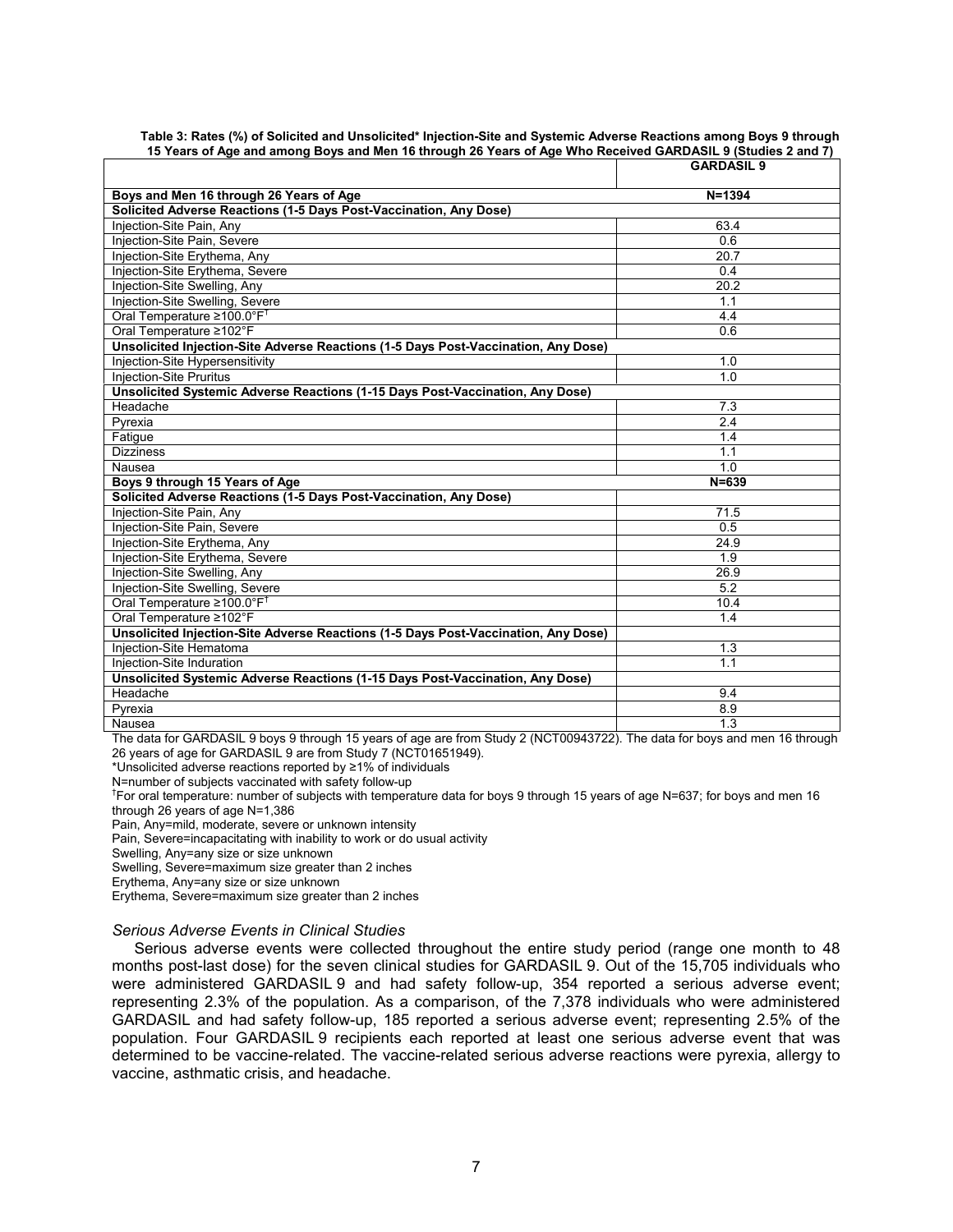#### *Deaths in the Entire Study Population*

Across the clinical studies, ten deaths occurred (five each in the GARDASIL 9 and GARDASIL groups); none were assessed as vaccine-related. Causes of death in the GARDASIL 9 group included one automobile accident, one suicide, one case of acute lymphocytic leukemia, one case of hypovolemic septic shock, and one unexplained sudden death 678 days following the last dose of GARDASIL 9. Causes of death in the GARDASIL control group included one automobile accident, one airplane crash, one cerebral hemorrhage, one gunshot wound, and one stomach adenocarcinoma.

#### *Systemic Autoimmune Disorders*

In all of the clinical trials with GARDASIL 9 subjects were evaluated for new medical conditions potentially indicative of a systemic autoimmune disorder. In total, 2.2% (351/15,703) of GARDASIL 9 recipients and 3.3% (240/7,378) of GARDASIL recipients reported new medical conditions potentially indicative of systemic autoimmune disorders, which were similar to rates reported following GARDASIL, AAHS control, or saline placebo in historical clinical trials.

### *Clinical Trials Experience for GARDASIL 9 in Individuals Who Have Been Previously Vaccinated with GARDASIL*

A clinical study (Study 4) evaluated the safety of GARDASIL 9 in 12- through 26-year-old girls and women who had previously been vaccinated with three doses of GARDASIL. The time interval between the last injection of GARDASIL and the first injection of GARDASIL 9 ranged from approximately 12 to 36 months. Individuals were administered GARDASIL 9 or saline placebo and safety was evaluated using VRC-aided surveillance for 14 days after each injection of GARDASIL 9 or saline placebo in these individuals. The individuals who were monitored included 608 individuals who received GARDASIL 9 and 305 individuals who received saline placebo. Few (0.5%) individuals who received GARDASIL 9 discontinued due to adverse reactions. The vaccine-related adverse experiences that were observed among recipients of GARDASIL 9 at a frequency of at least 1.0% and also at a greater frequency than that observed among saline placebo recipients are shown in Table 4. Overall the safety profile was similar between individuals vaccinated with GARDASIL 9 who were previously vaccinated with GARDASIL and those who were naïve to HPV vaccination with the exception of numerically higher rates of injection-site swelling and erythema among individuals who were previously vaccinated with GARDASIL (Tables 1 and 4).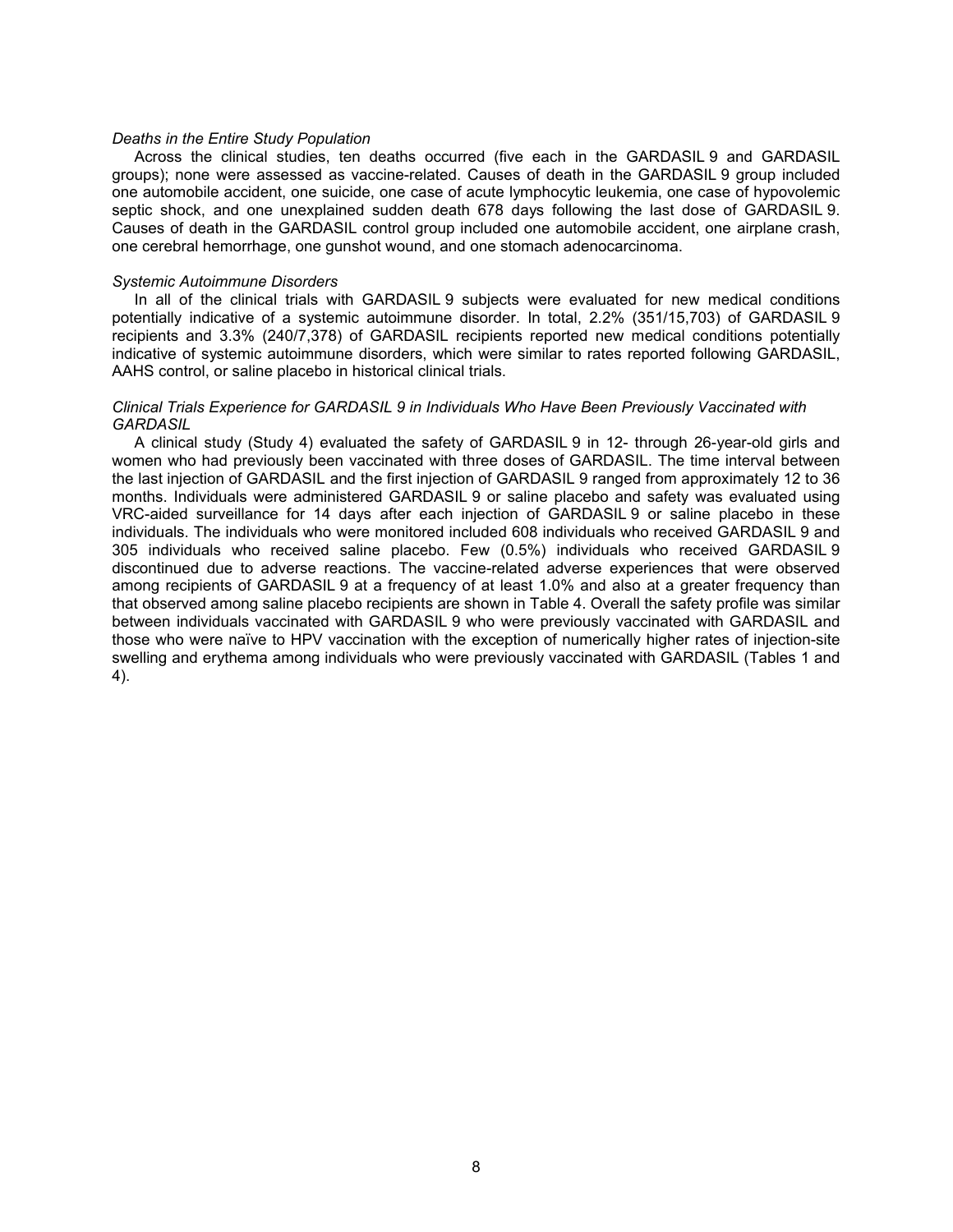|                                                                   | <b>GARDASIL 9</b><br>$N = 608$ | Saline Placebo<br>$N = 305$ |
|-------------------------------------------------------------------|--------------------------------|-----------------------------|
| Solicited Adverse Reactions (1-5 Days Post-Vaccination, Any Dose) |                                |                             |
| Injection-Site Pain                                               | 90.3                           | 38.0                        |
| Injection-Site Erythema                                           | 42.3                           | 8.5                         |
| Injection-Site Swelling                                           | 49.0                           | 5.9                         |
| Oral Temperature $\geq 100.0^{\circ}F^{T}$                        | 6.5                            | 3.0                         |
| Unsolicited Injection-Site Adverse Reactions (1-5 Days Post-      |                                |                             |
| <b>Vaccination, Any Dose)</b>                                     |                                |                             |
| <b>Injection-Site Pruritus</b>                                    | 7.7                            | 1.3                         |
| Injection-Site Hematoma                                           | 4.8                            | 2.3                         |
| Injection-Site Reaction                                           | 1.3                            | 0.3                         |
| <b>Injection-Site Mass</b>                                        | 1.2                            | 0.7                         |
| Unsolicited Systemic Adverse Reactions (1-15 Days Post-           |                                |                             |
| <b>Vaccination, Any Dose)</b>                                     |                                |                             |
| Headache                                                          | 19.6                           | 18.0                        |
| Pyrexia                                                           | 5.1                            | 1.6                         |
| Nausea                                                            | 3.9                            | 2.0                         |
| <b>Dizziness</b>                                                  | 3.0                            | 1.6                         |
| Abdominal pain, upper                                             | 1.5                            | 0.7                         |
| Influenza                                                         | 1.2                            | 1.0                         |

#### **Table 4: Rates (%) of Solicited and Unsolicited\* Injection-Site and Systemic Adverse Reactions among Individuals Previously Vaccinated with GARDASIL Who Received GARDASIL 9 or Saline Placebo (Girls and Women 12 through 26 Years of Age) (Study 4)**

The data for GARDASIL 9 and saline placebo are from Study 4 (NCT01047345).

\*Unsolicited adverse reactions reported by ≥1% of individuals

N=number of subjects vaccinated with safety follow-up

† For oral temperature: number of subjects with temperature data GARDASIL 9 N=604; Saline Placebo N=304

### *Safety in Concomitant Use with Menactra and Adacel*

In Study 5, the safety of GARDASIL 9 when administered concomitantly with Menactra [Meningococcal (Groups A, C, Y and W-135) Polysaccharide Diphtheria Toxoid Conjugate Vaccine] and Adacel [Tetanus Toxoid, Reduced Diphtheria Toxoid and Acellular Pertussis Vaccine Adsorbed (Tdap)] was evaluated in a randomized study of 1,241 boys (n = 620) and girls (n = 621) with a mean age of 12.2 years *[see Clinical Studies (14.6)]*.

Of the 1,237 boys and girls vaccinated, 1,220 had safety follow-up for injection-site adverse reactions. The rates of injection-site adverse reactions were similar between the concomitant group and nonconcomitant group (vaccination with GARDASIL 9 separated from vaccination with Menactra and Adacel by 1 month) with the exception of an increased rate of swelling reported at the injection site for GARDASIL 9 in the concomitant group (14.4%) compared to the non-concomitant group (9.4%). The majority of injection-site swelling adverse reactions were reported as being mild to moderate in intensity.

### **6.2 Post-Marketing Experience**

There is limited post-marketing experience following administration of GARDASIL 9. However, the post-marketing safety experience with GARDASIL is relevant to GARDASIL 9 since the vaccines are manufactured similarly and contain the same antigens from HPV types 6, 11, 16, and 18. Because these events were reported voluntarily from a population of uncertain size, it is not possible to reliably estimate their frequency or to establish a causal relationship to vaccine exposure. The following adverse experiences have been spontaneously reported during post-approval use of GARDASIL and may also be seen in post-marketing experience with GARDASIL 9:

Blood and lymphatic system disorders: Autoimmune hemolytic anemia, idiopathic thrombocytopenic purpura, lymphadenopathy.

Respiratory, thoracic and mediastinal disorders: Pulmonary embolus.

Gastrointestinal disorders: Nausea, pancreatitis, vomiting.

General disorders and administration site conditions: Asthenia, chills, death, fatigue, malaise.

Immune system disorders: Autoimmune diseases, hypersensitivity reactions including anaphylactic/anaphylactoid reactions, bronchospasm, and urticaria.

Musculoskeletal and connective tissue disorders: Arthralgia, myalgia.

Nervous system disorders: Acute disseminated encephalomyelitis, dizziness, Guillain-Barré syndrome, headache, motor neuron disease, paralysis, seizures, syncope (including syncope associated with tonic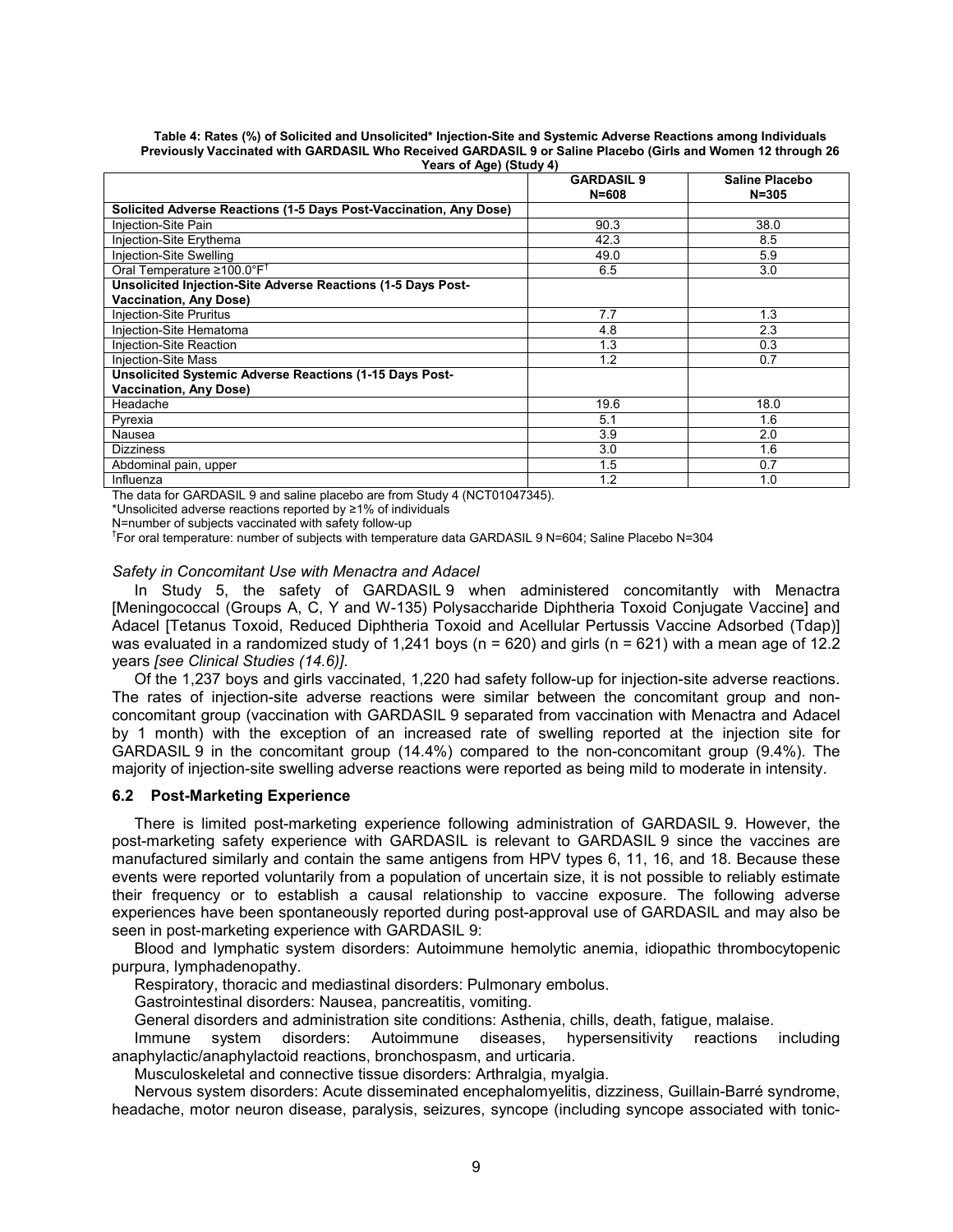clonic movements and other seizure-like activity) sometimes resulting in falling with injury, transverse myelitis.

Infections and infestations: Cellulitis.

Vascular disorders: Deep venous thrombosis.

### **7 DRUG INTERACTIONS**

#### **7.1 Use with Systemic Immunosuppressive Medications**

Immunosuppressive therapies, including irradiation, antimetabolites, alkylating agents, cytotoxic drugs, and corticosteroids (used in greater than physiologic doses), may reduce the immune responses to vaccines *[see Use in Specific Populations (8.6)]*.

### **8 USE IN SPECIFIC POPULATIONS**

### **8.1 Pregnancy**

### *Pregnancy Exposure Registry*

There is a pregnancy exposure registry to monitor pregnancy outcomes in women exposed to GARDASIL 9 during pregnancy. To enroll in or obtain information about the registry, call Merck Sharp & Dohme Corp., a subsidiary of Merck & Co., Inc., at 1-800-986-8999.

### *Risk Summary*

All pregnancies have a risk of birth defect, loss, or other adverse outcomes. In the U.S. general population, the estimated background risk of major birth defects and miscarriage in clinically recognized pregnancies is 2% to 4% and 15% to 20%, respectively. There are no adequate and well-controlled studies of GARDASIL 9 in pregnant women. Available human data do not demonstrate vaccineassociated increase in risk of major birth defects and miscarriages when GARDASIL 9 is administered during pregnancy.

In one developmental toxicity study,  $0.5$  mL of a vaccine formulation containing between 1 and  $1.5$  – fold of each of the 9 HPV antigen types was administered to female rats prior to mating and during gestation. In another study, animals were administered a single human dose (0.5 mL) of GARDASIL 9 prior to mating, during gestation and during lactation. These animal studies revealed no evidence of harm to the fetus due to GARDASIL 9 *[see Data]*.

## *Data*

### Human Data

In pre-licensure clinical studies of GARDASIL 9, women underwent pregnancy testing immediately prior to administration of each dose of GARDASIL 9 or control vaccine (GARDASIL). (Data from GARDASIL are relevant to GARDASIL 9 because both vaccines are manufactured using the same process and have overlapping compositions.) Subjects who were determined to be pregnant were instructed to defer vaccination until the end of their pregnancy. Despite this pregnancy screening regimen, some subjects were vaccinated very early in pregnancy before human chorionic gonadotropin (HCG) was detectable. An analysis was conducted to evaluate pregnancy outcomes for pregnancies with onset within 30 days before or after vaccination with GARDASIL 9 or GARDASIL. Among such pregnancies, there were 62 and 55 with known outcomes (excluding ectopic pregnancies and elective terminations) for GARDASIL 9 and GARDASIL, respectively, including 44 and 48 live births, respectively. The rates of pregnancies that resulted in a miscarriage were 27.4% (17/62) and 12.7% (7/55) in subjects who received GARDASIL 9 or GARDASIL, respectively. The rates of live births with major birth defects were 0% (0/44) and 2.1% (1/48) in subjects who received GARDASIL 9 or GARDASIL, respectively.

A five-year pregnancy registry enrolled 2,942 women who were inadvertently exposed to GARDASIL within one month prior to the last menstrual period (LMP) or at any time during pregnancy, 2,566 of whom were prospectively followed. After excluding elective terminations (n=107), ectopic pregnancies (n=5) and those lost to follow-up (n=814), there were 1,640 pregnancies with known outcomes. Rates of miscarriage and major birth defects were 6.8% of pregnancies (111/1,640) and 2.4% of live born infants (37/1,527), respectively. These rates of assessed outcomes in the prospective population were consistent with estimated background rates.

In two post-marketing studies of GARDASIL (one conducted in the U.S., and the other in Nordic countries), pregnancy outcomes among subjects who received GARDASIL during pregnancy were evaluated retrospectively. Among the 1,740 pregnancies included in the U.S. study database, outcomes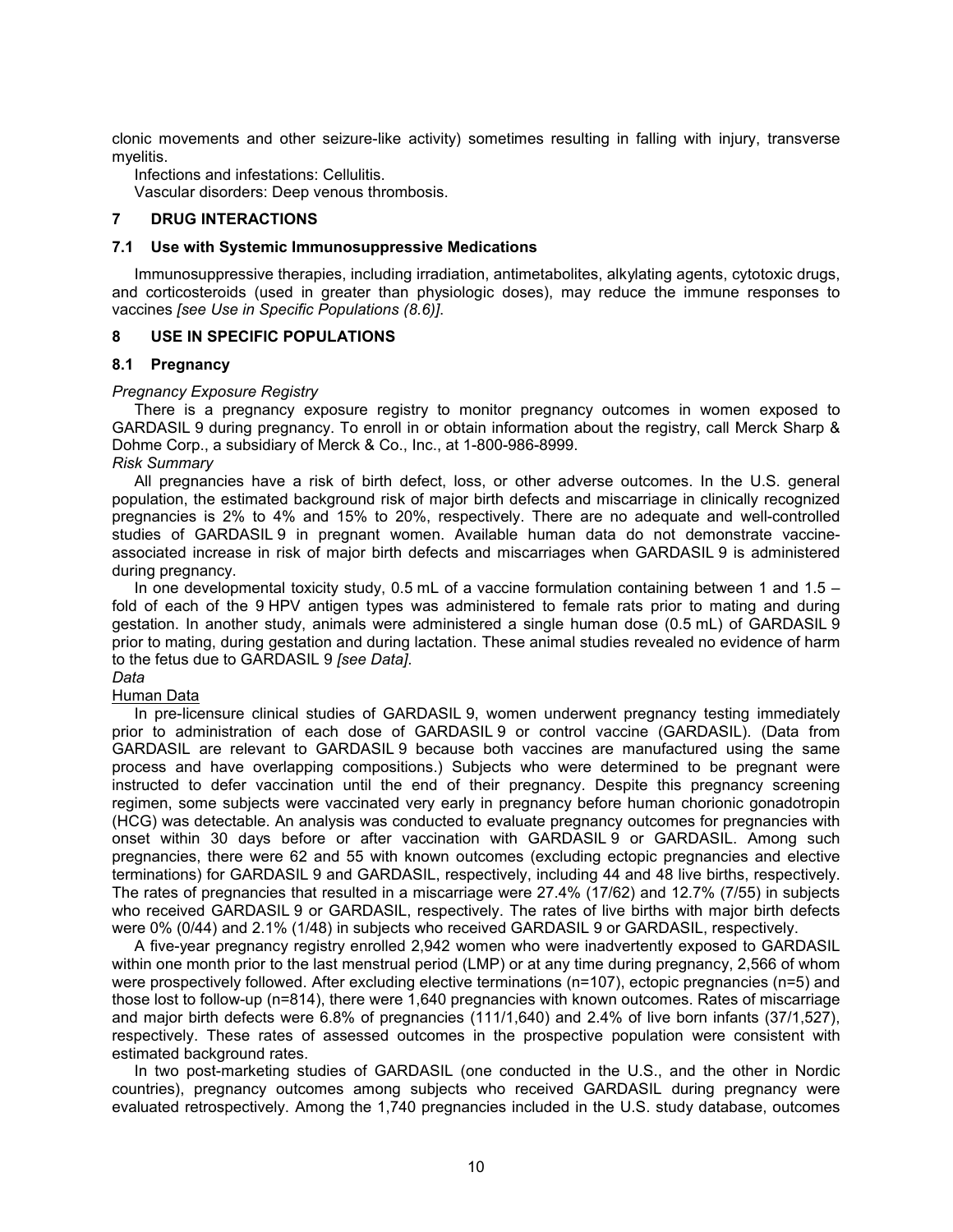were available to assess the rates of major birth defects and miscarriage. Among the 499 pregnancies included in the Nordic study database, outcomes were available to assess the rates of major birth defects. In both studies, rates of assessed outcomes did not suggest an increased risk with the administration of GARDASIL during pregnancy.

## Animal Data

Developmental toxicity studies were conducted in female rats. In one study, animals were administered 0.5 mL of a vaccine formulation containing between 1 and 1.5 –fold of each of the 9 HPV antigen types 5 and 2 weeks prior to mating, and on gestation day 6. In a second study, animals were administered a single human dose (0.5 mL of GARDASIL 9) 5 and 2 weeks prior to mating, on gestation day 6, and on lactation day 7. No adverse effects on pre- and post-weaning development were observed. There were no vaccine-related fetal malformations or variations.

### **8.2 Lactation**

### *Risk Summary*

Available data are not sufficient to assess the effects of GARDASIL 9 on the breastfed infant or on milk production/excretion. The developmental and health benefits of breastfeeding should be considered along with the mother's clinical need for GARDASIL 9 and any potential adverse effects on the breastfed child from GARDASIL 9 or from the underlying maternal condition. For preventive vaccines, the underlying maternal condition is susceptibility to disease prevented by the vaccine.

### **8.4 Pediatric Use**

Safety and effectiveness have not been established in pediatric patients below 9 years of age.

### **8.5 Geriatric Use**

The safety and effectiveness of GARDASIL 9 have not been evaluated in a geriatric population, defined as individuals aged 65 years and over.

## **8.6 Immunocompromised Individuals**

The immunologic response to GARDASIL 9 may be diminished in immunocompromised individuals *[see Drug Interactions (7.1)]*.

## **11 DESCRIPTION**

GARDASIL 9, Human Papillomavirus 9-valent Vaccine, Recombinant, is a non-infectious recombinant 9-valent vaccine prepared from the purified virus-like particles (VLPs) of the major capsid (L1) protein of HPV Types 6, 11, 16, 18, 31, 33, 45, 52, and 58. The L1 proteins are produced by separate fermentations using recombinant *Saccharomyces cerevisiae* and self-assembled into VLPs. The fermentation process involves growth of *S. cerevisiae* on chemically-defined fermentation media which include vitamins, amino acids, mineral salts, and carbohydrates. The VLPs are released from the yeast cells by cell disruption and purified by a series of chemical and physical methods. The purified VLPs are adsorbed on preformed aluminum-containing adjuvant (Amorphous Aluminum Hydroxyphosphate Sulfate or AAHS). The 9-valent HPV VLP vaccine is a sterile liquid suspension that is prepared by combining the adsorbed VLPs of each HPV type and additional amounts of the aluminum-containing adjuvant and the final purification buffer.

GARDASIL 9 is a sterile suspension for intramuscular administration. Each 0.5-mL dose contains approximately 30 mcg of HPV Type 6 L1 protein, 40 mcg of HPV Type 11 L1 protein, 60 mcg of HPV Type 16 L1 protein, 40 mcg of HPV Type 18 L1 protein, 20 mcg of HPV Type 31 L1 protein, 20 mcg of HPV Type 33 L1 protein, 20 mcg of HPV Type 45 L1 protein, 20 mcg of HPV Type 52 L1 protein, and 20 mcg of HPV Type 58 L1 protein.

Each 0.5-mL dose of the vaccine also contains approximately 500 mcg of aluminum (provided as AAHS), 9.56 mg of sodium chloride, 0.78 mg of L-histidine, 50 mcg of polysorbate 80, 35 mcg of sodium borate, <7 mcg yeast protein, and water for injection. The product does not contain a preservative or antibiotics.

After thorough agitation, GARDASIL 9 is a white, cloudy liquid.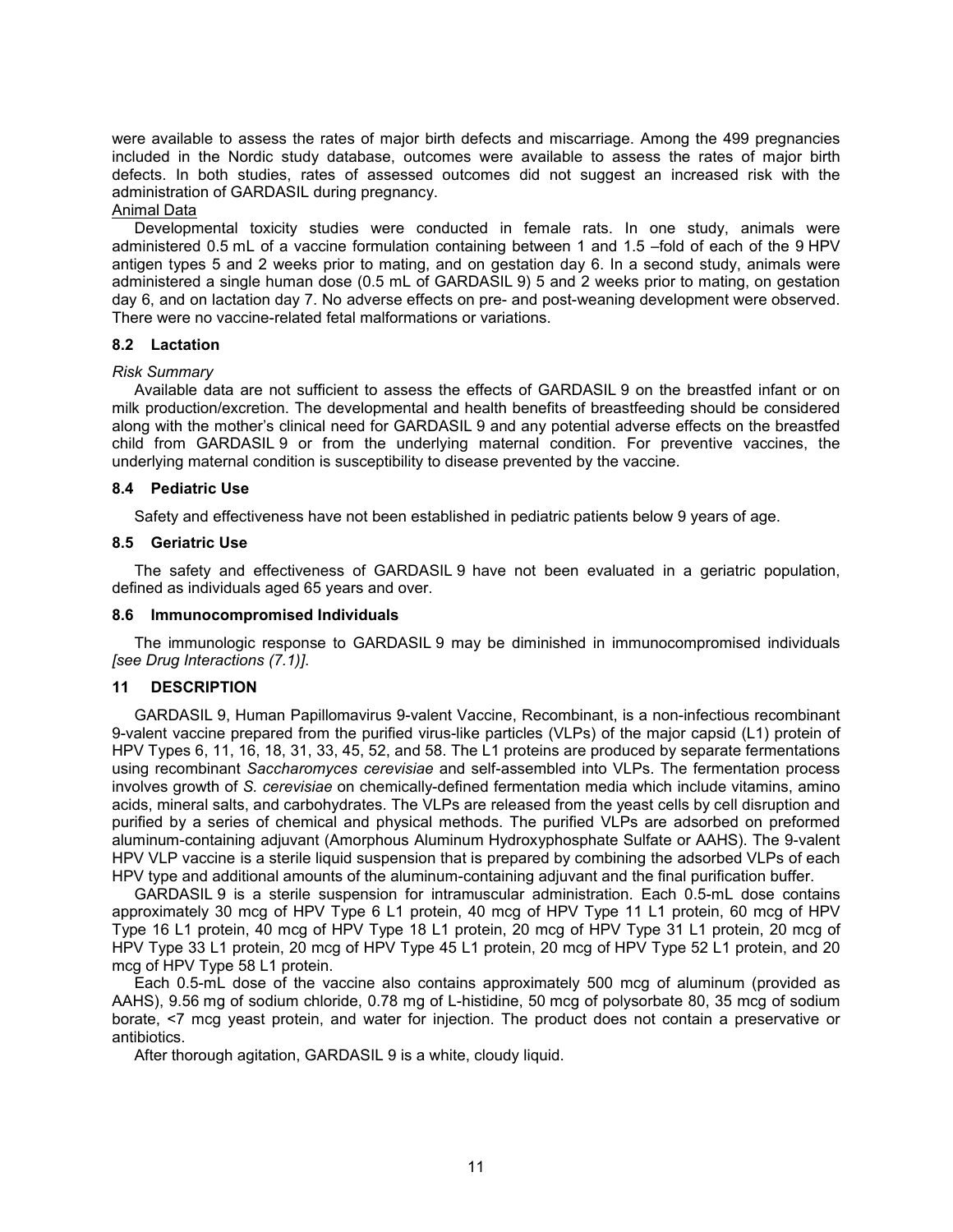## **12 CLINICAL PHARMACOLOGY**

#### **12.1 Mechanism of Action**

HPV only infects human beings. Animal studies with analogous animal papillomaviruses suggest that the efficacy of L1 VLP vaccines may involve the development of humoral immune responses. Efficacy of GARDASIL 9 against anogenital diseases related to the vaccine HPV types in human beings is thought to be mediated by humoral immune responses induced by the vaccine, although the exact mechanism of protection is unknown.

## **13 NONCLINICAL TOXICOLOGY**

### **13.1 Carcinogenesis, Mutagenesis, Impairment of Fertility**

GARDASIL 9 has not been evaluated for the potential to cause carcinogenicity, genotoxicity or impairment of male fertility. GARDASIL 9 administered to female rats had no effects on fertility *[see Pregnancy (8.1)]*.

## **14 CLINICAL STUDIES**

In these studies, seropositive is defined as anti-HPV titer greater than or equal to the pre-specified serostatus cutoff for a given HPV type. Seronegative is defined as anti-HPV titer less than the prespecified serostatus cutoff for a given HPV type. The serostatus cutoff is the antibody titer level above the assay's lower limit of quantification that reliably distinguishes sera samples classified by clinical likelihood of HPV infection and positive or negative status by previous versions of competitive Luminex Immunoassay (cLIA). The lower limits of quantification and serostatus cutoffs for each of the 9 vaccine HPV types are shown in Table 5 below. PCR positive is defined as DNA detected for a given HPV type. PCR negative is defined as DNA not detected for a given HPV type. The lower limit of detection for the multiplexed HPV PCR assays ranged from 5 to 34 copies per test across the 9 vaccine HPV types.

| <b>HPV Type</b>  | cLIA Lower Limit of Quantification<br>$(mMU*/mL)$ | cLIA Serostatus Cutoff<br>$(mMU^*/mL)$ |
|------------------|---------------------------------------------------|----------------------------------------|
| HPV <sub>6</sub> | 16                                                | 30                                     |
| <b>HPV 11</b>    |                                                   | 16                                     |
| <b>HPV 16</b>    | ィウ                                                | 20                                     |
| <b>HPV 18</b>    |                                                   | 24                                     |
| <b>HPV 31</b>    |                                                   | 10                                     |
| <b>HPV 33</b>    |                                                   |                                        |
| <b>HPV 45</b>    |                                                   |                                        |
| <b>HPV 52</b>    |                                                   |                                        |
| <b>HPV 58</b>    |                                                   |                                        |

**Table 5: Competitive Luminex Immunoassay (cLIA) Limits of Quantification and Serostatus Cutoffs for GARDASIL 9** 

\*mMU=milli-Merck Units

### **14.1 Efficacy and Effectiveness Data for GARDASIL**

Efficacy and effectiveness of GARDASIL are relevant to GARDASIL 9 since the vaccines are manufactured similarly and contain four of the same HPV L1 VLPs.

#### *Individuals 16 through 26 Years of Age*

Efficacy of GARDASIL was assessed in five AAHS-controlled, double-blind, randomized clinical trials evaluating 24,596 individuals 16 through 26 years of age (20,541 girls and women and 4,055 boys and men). The results of these trials are shown in Table 6 below.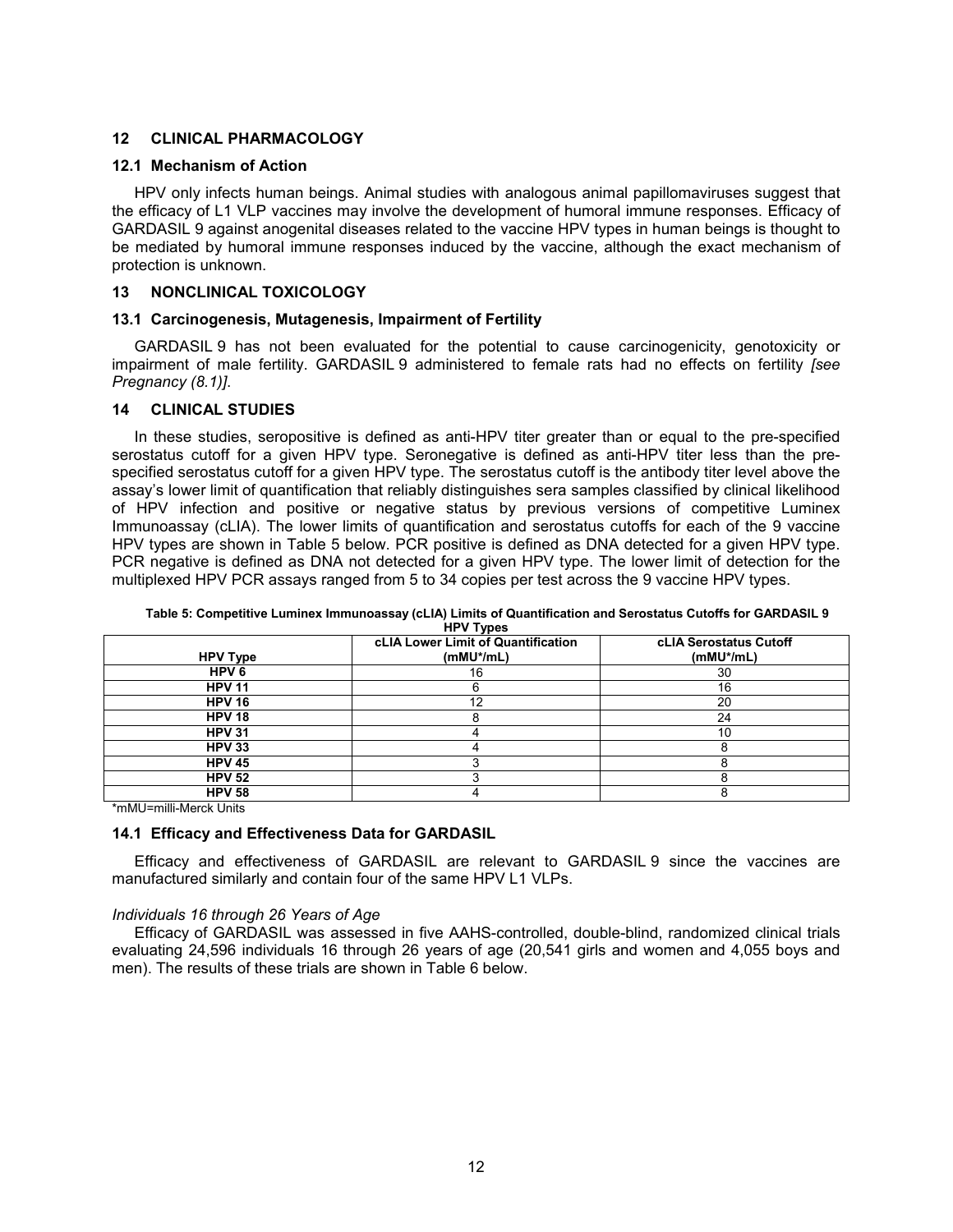| $\frac{1}{2}$                                                  |            | <b>GARDASIL</b>    |            | <b>AAHS Control</b> |                                          |  |  |  |
|----------------------------------------------------------------|------------|--------------------|------------|---------------------|------------------------------------------|--|--|--|
| <b>Disease Endpoints</b>                                       | N          | Number of<br>cases | N          | Number of<br>cases  | % Efficacy (95% CI)                      |  |  |  |
| 16- through 26-Year-Old Girls and Women <sup>†</sup>           |            |                    |            |                     |                                          |  |  |  |
| HPV 16- or 18-related CIN 2/3 or AIS                           | 8493       | 2                  | 8464       | 112                 | 98.2 (93.5, 99.8)                        |  |  |  |
| HPV 16- or 18-related VIN 2/3                                  | 7772       | 0                  | 7744       | 10                  | 100.0 (55.5, 100.0)                      |  |  |  |
| HPV 16- or 18-related VaIN 2/3                                 | 7772       | $\Omega$           | 7744       | 9                   | 100.0 (49.5, 100.0)                      |  |  |  |
| HPV 6-, 11-, 16-, or 18-related CIN (CIN<br>1, CIN 2/3) or AIS | 7864       | 9                  | 7865       | 225                 | 96.0 (92.3, 98.2)                        |  |  |  |
| HPV 6-, 11-, 16-, or 18-related Genital<br>Warts               | 7900       | 2                  | 7902       | 193                 | 99.0 (96.2, 99.9)                        |  |  |  |
| HPV 6- and 11-related Genital Warts                            | 6932       | $\overline{2}$     | 6856       | 189                 | 99.0 (96.2, 99.9)                        |  |  |  |
| 16- through 26-Year-Old Boys and Men                           |            |                    |            |                     |                                          |  |  |  |
| External Genital Lesions HPV 6-, 11-, 16-, or 18-related       |            |                    |            |                     |                                          |  |  |  |
| <b>External Genital Lesions</b>                                | 1394       | 3                  | 1404       | 32                  | 90.6 (70.1, 98.2)                        |  |  |  |
| Condyloma                                                      | 1394       | 3                  | 1404       | 28                  | 89.3 (65.3, 97.9)                        |  |  |  |
| <b>PIN 1/2/3</b>                                               | 1394       | $\Omega$           | 1404       | 4                   | 100.0 (-52.1, 100.0)                     |  |  |  |
| HPV 6-, 11-, 16-, or 18-related Endpoint                       |            |                    |            |                     |                                          |  |  |  |
| AIN 1/2/3                                                      | 194        | 5                  | 208        | 24                  | 77.5 (39.6, 93.3)                        |  |  |  |
| <b>AIN 2/3</b>                                                 | 194        | 3                  | 208        | 13                  | 74.9 (8.8, 95.4)                         |  |  |  |
| AIN <sub>1</sub>                                               | 194        | 4                  | 208        | 16                  | 73.0 (16.3, 93.4)                        |  |  |  |
| <b>Condyloma Acuminatum</b><br>Non-acuminate                   | 194<br>194 | 4                  | 208<br>208 | 6<br>11             | 100.0 (8.2, 100.0)<br>60.4 (-33.5, 90.8) |  |  |  |
|                                                                |            |                    |            |                     |                                          |  |  |  |

#### **Table 6: Analysis of Efficacy of GARDASIL in the PPE\* Population for Vaccine HPV Types**

\*The PPE population consisted of individuals who received all three vaccinations within one year of enrollment, did not have major deviations from the study protocol, were naïve (PCR negative and seronegative) to the relevant HPV type(s) (Types 6, 11, 16, and 18) prior to dose 1 and who remained PCR negative to the relevant HPV type(s) through one month post-dose 3 (Month 7). †Analyses of the combined trials were prospectively planned and included the use of similar study entry criteria.

N=Number of individuals with at least one follow-up visit after Month 7

CI=Confidence Interval

Note 1: Point estimates and confidence intervals are adjusted for person-time of follow-up.

Note 2: Table 6 does not include cases due to HPV types not covered by the vaccine.

AAHS = Amorphous Aluminum Hydroxyphosphate Sulfate, CIN = Cervical Intraepithelial Neoplasia, VIN = Vulvar Intraepithelial Neoplasia, VaIN=Vaginal Intraepithelial Neoplasia, PIN=Penile Intraepithelial Neoplasia, AIN=Anal Intraepithelial Neoplasia, AIS=Adenocarcinoma *In Situ*

In an extension study in females 16 through 26 years of age at enrollment, prophylactic efficacy of GARDASIL through Month 60 against overall cervical and genital disease related to HPV 6, 11, 16, and 18 was 100% (95% CI: 12.3%, 100%) compared to AAHS control.

An extension study in girls and women 16 through 23 years of age used national healthcare registries in Denmark, Iceland, Norway, and Sweden to monitor endpoint cases of HPV 6-, 11-, 16-, or 18-related CIN (any grade), AIS, cervical cancer, vulvar cancer, or vaginal cancer among 2,650 girls and women 16 through 23 years of age at enrollment who were randomized to vaccination with GARDASIL. An interim analysis of the per-protocol effectiveness population included 1,902 subjects who completed the GARDASIL vaccination series within one year, were naïve to the relevant HPV type through 1 month post-dose 3, had no protocol violations, and had follow-up data available. The median follow-up from the first dose of vaccine was 6.7 years with a range of 2.8 to 8.4 years. At the time of interim analysis, no cases of HPV 6-, 11-, 16-, or 18-related CIN (any grade), AIS, cervical cancer, vulvar cancer, or vaginal cancer were observed over a total of 5,765 person-years at risk.

## *Girls and Boys 9 through 15 Years of Age*

An extension study of 614 girls and 565 boys 9 through 15 years of age at enrollment who were randomized to vaccination with GARDASIL actively followed subjects for endpoint cases of HPV 6-, 11-, 16-, or 18-related persistent infection, CIN (any grade), AIS, VIN, VaIN, cervical cancer, vulvar cancer, vaginal cancer, and external genital lesions from the initiation of sexual activity or age 16 onwards. An interim analysis of the per-protocol effectiveness population included 246 girls and 168 boys who completed the GARDASIL vaccination series within one year, were seronegative to the relevant HPV type at initiation of the vaccination series, and had not initiated sexual activity prior to receiving the third dose of GARDASIL. The median follow-up from the first dose of vaccine was 7.2 years with a range of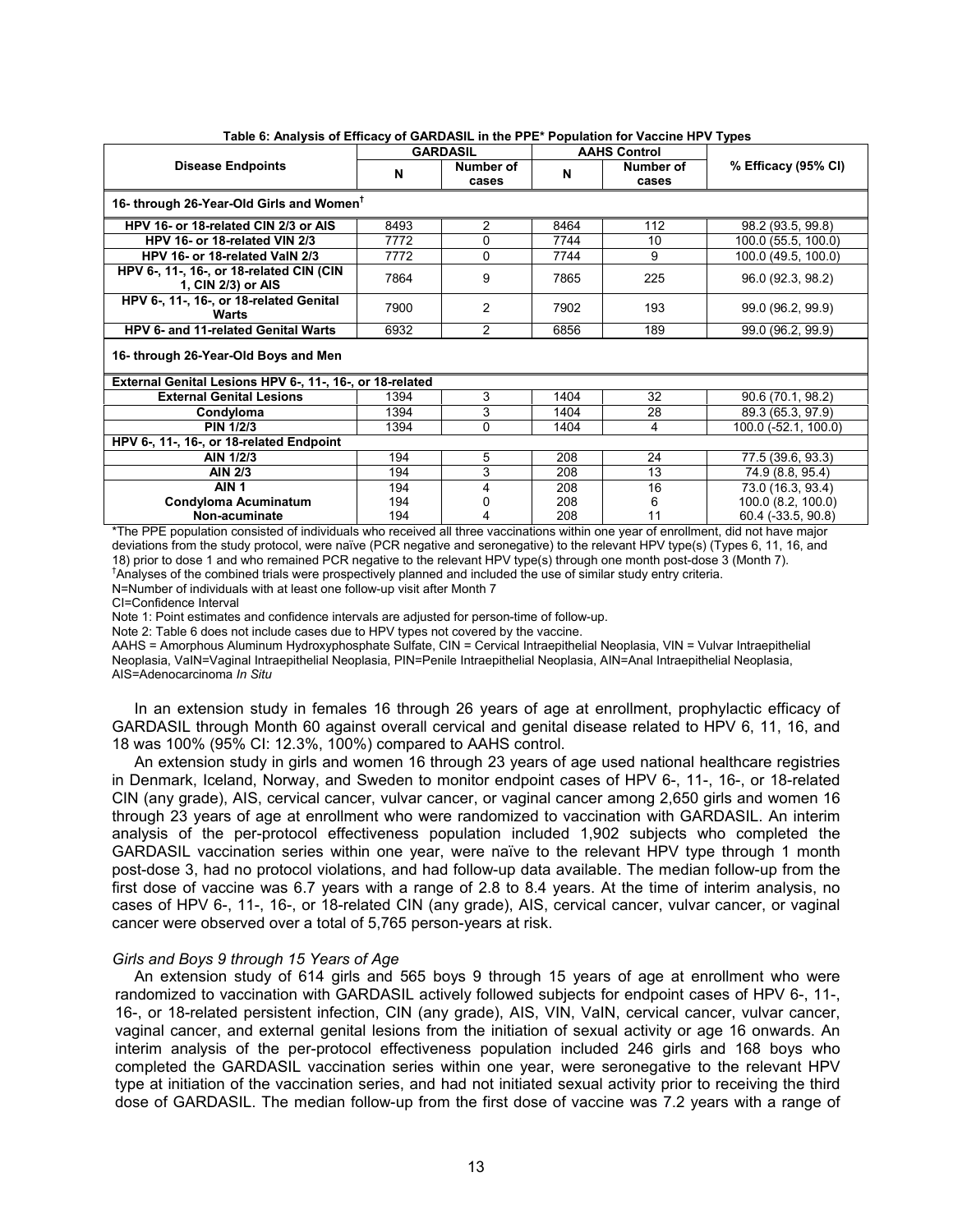0.5 to 8.5 years. At the time of interim analysis, no cases of persistent infection of at least 12 months' duration and no cases of HPV 6-, 11-, 16-, or 18-related CIN (any grade), AIS, VIN, VaIN, cervical cancer, vulvar cancer, vaginal cancer, or external genital lesions were observed over a total 1,105 person-years at risk. There were 4 cases of HPV 6-, 11-, 16-, or 18-related persistent infection of at least 6 months' duration, including 3 cases related to HPV 16 and 1 case related to HPV 6, none of which persisted to 12 months' duration.

#### *Individuals 27 through 45 Years of Age*

A clinical trial evaluated efficacy of GARDASIL in 3,253 women 27 through 45 years of age, based on a combined endpoint of HPV 6-, 11-, 16- or 18-related persistent infection, genital warts, vulvar and vaginal dysplastic lesions of any grade, CIN of any grade, AIS, and cervical cancer. These women were randomized 1:1 to receive either GARDASIL or AAHS control. The clinical trial was conducted in two phases: a base study and a long-term study extension. The per-protocol efficacy (PPE) population received all three vaccinations within one year of enrollment, did not have major deviations from the study protocol, were naïve (PCR negative and seronegative) to the relevant HPV type(s) (Types 6, 11, 16 and 18) prior to dose 1 and remained PCR negative to the relevant HPV type(s) through one month post-dose 3 (Month 7).

In the base study (median duration of follow-up of 3.5 years post-dose 3), the efficacy of GARDASIL against the combined incidence of HPV 6-, 11-, 16-, and 18-related persistent infection, genital warts, VIN, VaIN, vulvar cancer, vaginal cancer, cervical dysplasia (any grade CIN), AIS and cervical cancer in the PPE population was 87.7% (95% CI: 75.4%, 94.6%). The efficacy estimate for the combined endpoint was driven primarily by prevention of persistent infection. The efficacy of GARDASIL against the combined incidence of HPV 6-, 11-, 16-, and 18-related genital warts or cervical dysplasia was 95.0% (95% CI: 68.7%, 99.9%) in the PPE population. While no statistically significant efficacy was demonstrated for GARDASIL in the base study for prevention of cervical intraepithelial neoplasia grades 2 and 3 (CIN 2/3), adenocarcinoma *in situ* (AIS) or cervical cancer related to HPV types 16 and 18, there was 1 case of CIN 2/3 observed in the GARDASIL group and 5 cases in the placebo group. The CIN 2 case in the GARDASIL group tested positive by PCR for HPV 16 and HPV 51.

In the long-term extension of this study, subjects from Colombia (n=600) randomized to the GARDASIL group in the base study were monitored for HPV 6-, 11-, 16-, and 18-related genital warts or cervical dysplasia. The median follow-up post-dose 3 was 8.9 years with a range of 0.1 to 10.1 years over a total of 3,518 person-years. During the long-term extension phase, no cases of HPV 6-, 11-, 16-, or 18 related CIN (any grade) or genital warts were observed in the PPE population.

Effectiveness of GARDASIL in men 27 through 45 years of age is inferred from efficacy data in women 27 through 45 years of age as described above and supported by immunogenicity data from a clinical trial in which 150 men, 27 through 45 years of age, received a 3-dose regimen of GARDASIL (0, 2, 6 months). A cross-study analysis of per-protocol immunogenicity populations compared Month 7 anti-HPV 6, 11, 16, and 18 GMTs of these 27- through 45-year-old men (Study A) to those of 16- through 26-year old boys and men (Study B) in whom efficacy of GARDASIL had been established (see Table 6). GMT ratios (Study A/Study B) for HPV 6, 11, 16, and 18 were 0.82 (95%CI: 0.65, 1.03), 0.79 (95%CI: 0.66, 0.93), 0.91 (95%CI: 0.72, 1.13), and 0.74 (95%CI: 0.59, 0.92), respectively.

## **14.2 Clinical Trials for GARDASIL 9**

Efficacy and/or immunogenicity of the 3-dose regimen of GARDASIL 9 were assessed in six clinical trials. Study 1 evaluated the efficacy of GARDASIL 9 to prevent HPV-related cervical, vulvar, and vaginal disease using GARDASIL as a comparator.

The analysis of efficacy for GARDASIL 9 was evaluated in the per-protocol efficacy (PPE) population of 16- through 26-year-old girls and women, who received all three vaccinations within one year of enrollment, did not have major deviations from the study protocol, and were naïve to the relevant HPV type(s) by serology and PCR of cervicovaginal specimens prior to dose one and who remained PCR negative for the relevant HPV type(s) through one month post-dose 3 (Month 7). Overall, approximately 52% of subjects were negative to all vaccine HPV types by both PCR and serology at Day 1.

The primary analysis of efficacy against HPV Types 31, 33, 45, 52, and 58 is based on a combined endpoint of Cervical Intraepithelial Neoplasia (CIN) 2, CIN 3, Adenocarcinoma *in situ* (AIS), invasive cervical carcinoma, Vulvar Intraepithelial Neoplasia (VIN) 2/3, Vaginal Intraepithelial Neoplasia (VaIN)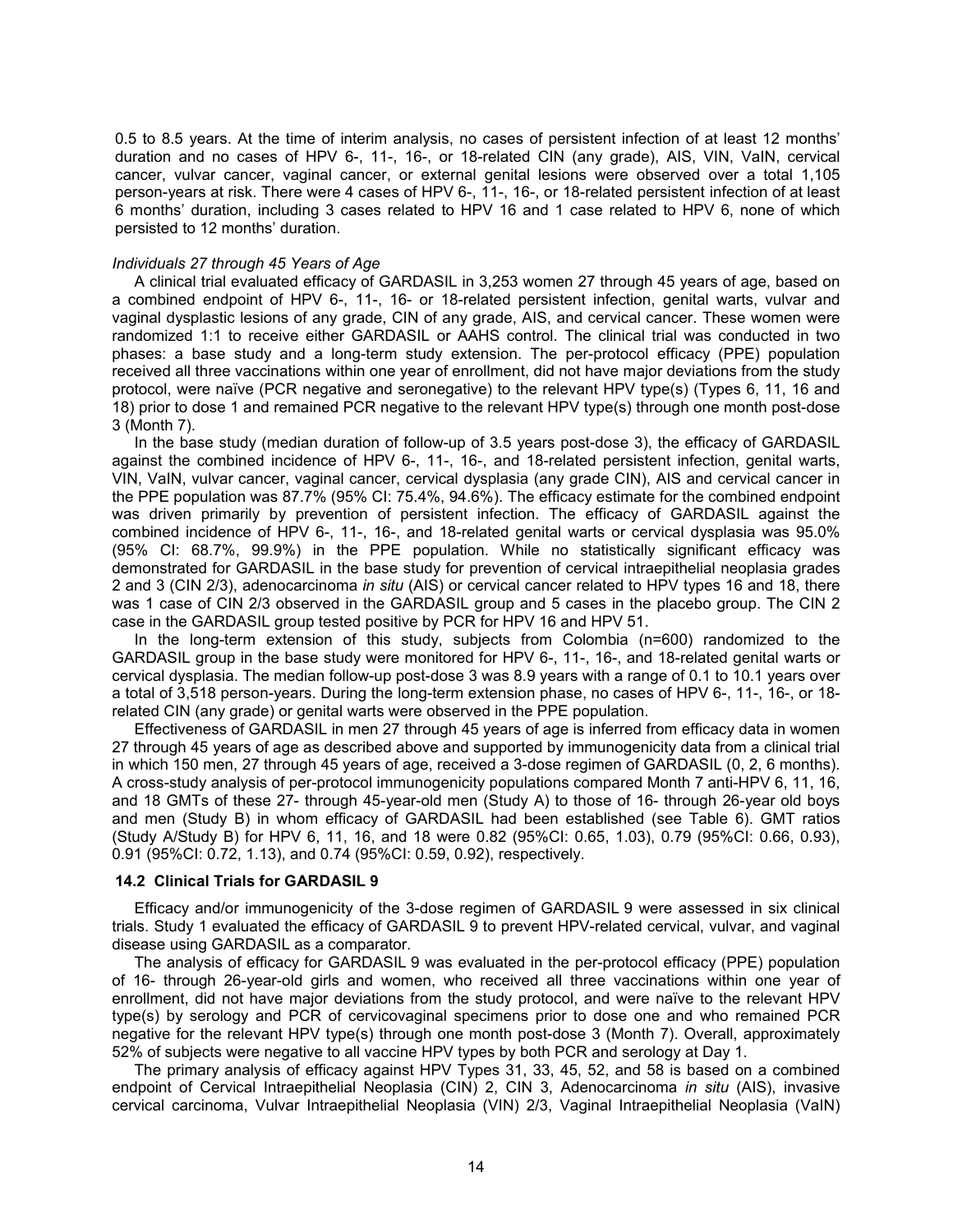2/3, vulvar cancer, or vaginal cancer. Other endpoints evaluated include cervical, vulvar and vaginal disease of any grade, persistent infection, cytological abnormalities and invasive procedures. For all endpoints, the efficacy against the HPV Types 31, 33, 45, 52 and 58 in GARDASIL 9 was evaluated compared with GARDASIL. Efficacy of GARDASIL 9 against anal lesions caused by HPV Types 31, 33, 45, 52, and 58 was not assessed due to low incidence. Effectiveness of GARDASIL 9 against anal lesions was inferred from the efficacy of GARDASIL against anal lesions caused by HPV types 6, 11, 16 and 18 in men and antibody responses elicited by GARDASIL 9 against the HPV types covered by the vaccine.

Effectiveness against disease caused by HPV Types 6, 11, 16, and 18 was assessed by comparison of geometric mean titers (GMTs) of type-specific antibodies following vaccination with GARDASIL 9 with those following vaccination with GARDASIL (Study 1 and Study 3). The effectiveness of GARDASIL 9 in girls and boys 9 through 15 years old and in boys and men 16 through 26 years old was inferred based on a comparison of type-specific antibody GMTs to those of 16 through 26-year-old girls and women following vaccination with GARDASIL 9. Immunogenicity analyses were performed in the per-protocol immunogenicity (PPI) population consisting of individuals who received all three vaccinations within predefined day ranges, did not have major deviations from the study protocol, met pre-defined day range for serum collection for assessment of antibody response and were naïve [PCR negative (in girls and women 16 through 26 years of age; Studies 1 and 2) and seronegative (Studies 1, 2, 3, 5, 7 and 8)] to the relevant HPV type(s) prior to dose 1 and among 16- through 26-year-old girls and women (Studies 1 and 2) remained PCR negative to the relevant HPV type(s) through Month 7. Pre-defined day ranges for vaccinations were relative to Day 1 (dose 1). For the 3-dose schedule, dose 2 was at 2 months  $(± 3$ weeks) and dose 3 was at 6 months (± 4 weeks). For the 2-dose schedule, dose 2 was at 6 or 12 months (± 4 weeks). Pre-defined day range for serum collection for assessment of antibody response was 21 to 49 days after the last dose.

Study 1 evaluated immunogenicity of GARDASIL 9 and efficacy to prevent infection and disease caused by HPV types 6, 11, 16, 18, 31, 33, 45, 52, and 58 in 16- through 26-year-old girls and women. Study 2 evaluated immunogenicity of GARDASIL 9 in girls and boys 9 through 15 years of age and women 16 through 26 years of age. Study 3 evaluated immunogenicity of GARDASIL 9 compared with GARDASIL in girls 9 through 15 years of age. Study 4 evaluated administration of GARDASIL 9 to girls and women 12 through 26 years of age previously vaccinated with GARDASIL. Study 5 evaluated GARDASIL 9 concomitantly administered with Menactra and Adacel in girls and boys 11 through 15 years of age. Together, these five clinical trials evaluated 12,233 individuals who received GARDASIL 9 (8,048 girls and women 16 through 26 years of age at enrollment with a mean age of 21.8 years; 2,927 girls 9 through 15 years of age at enrollment with a mean age of 11.9 years; and 1,258 boys 9 through 15 years of age at enrollment with a mean age of 11.9 years. Study 7 evaluated immunogenicity of GARDASIL 9 in boys and men, including 1,106 self-identified as heterosexual men (HM) and 313 self-identified as men having sex with men (MSM), 16 through 26 years of age at enrollment (mean ages 20.8 years and 22.2 years, respectively) and 1,101 girls and women 16 through 26 years of age at enrollment (mean age 21.3 years).

The race distribution of the 16- through 26-year-old girls and women in the clinical trials was as follows: 56.8% White; 25.2% Other; 14.1% Asian; and 3.9% Black. The race distribution of the 9- through 15-year-old girls in the clinical trials was as follows: 60.3% White; 19.3% Other; 13.5% Asian; and 7.0% Black. The race distribution of the 9- through 15-year-old boys in the clinical trials was as follows: 46.6% White; 34.3% Other; 13.3% Asian; and 5.9% Black. The race distribution of the 16- through 26-year-old boys and men in the clinical trials was as follows: 62.1% White; 22.6% Other; 9.8% Asian; and 5.5% Black.

One clinical trial (Study 8) assessed the 2-dose regimen of GARDASIL 9. Study 8 evaluated the immunogenicity of 2 doses of GARDASIL 9 in girls and boys 9 through 14 years of age and 3 doses of GARDASIL 9 in girls 9 through 14 years of age and women 16 through 26 years of age; (N=1,518; 753 girls; 451 boys and 314 women). The mean age for the girls and boys 9 through 14 years of age was 11.5 years; the mean age for girls and women 16 through 26 years of age was 21.0 years. In Study 8, the race distribution was as follows: 61.1% White; 16.3% Asian; 13.3% Other; and 8.9% Black.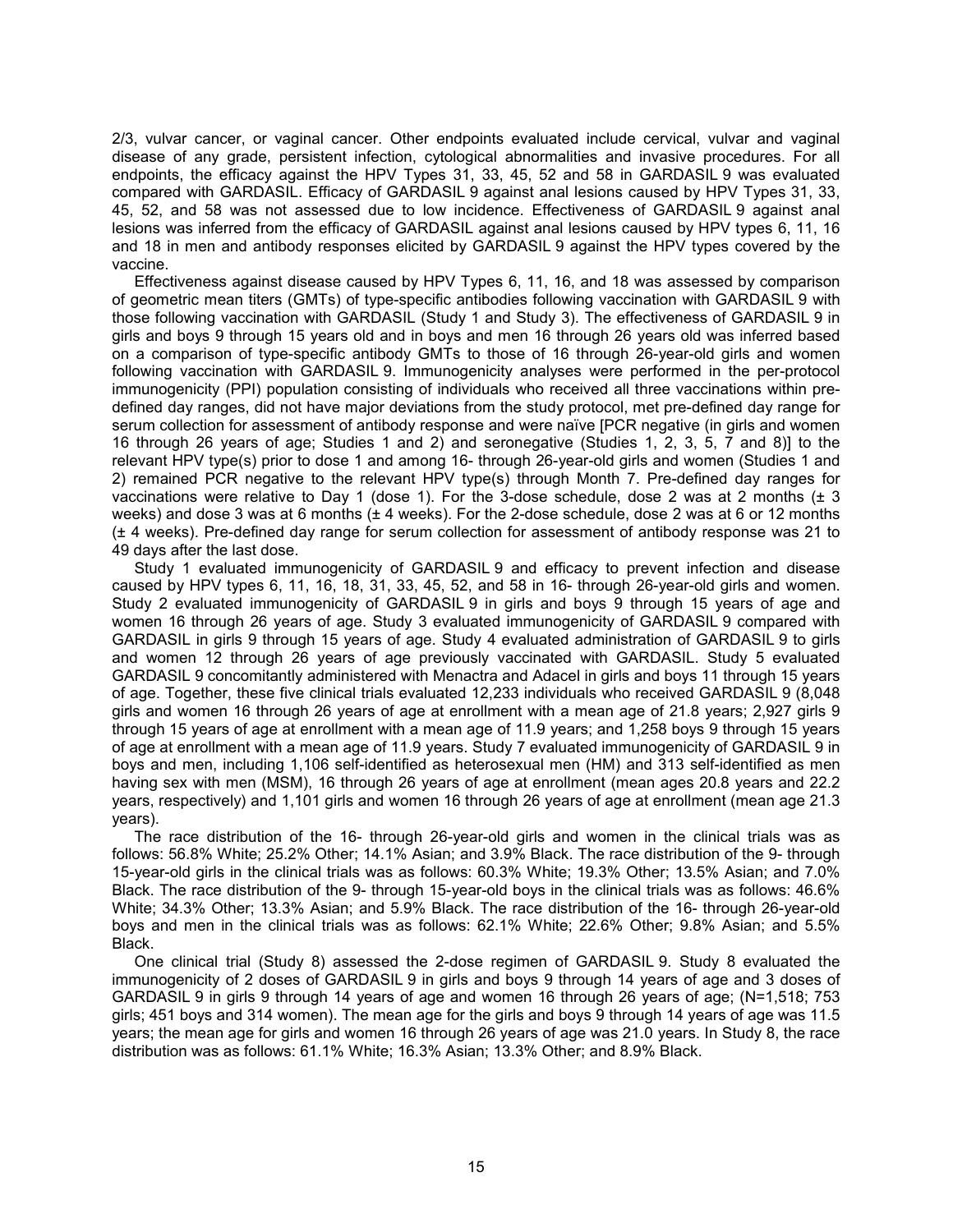#### **14.3 Efficacy – HPV Types 31, 33, 45, 52 and 58 in Girls and Women 16 through 26 Years of Age**

*Studies Supporting the Efficacy of GARDASIL 9 against HPV Types 31, 33, 45, 52, and 58*

The efficacy of GARDASIL 9 in 16- through 26-year-old girls and women was assessed in an active comparator-controlled, double-blind, randomized clinical trial (Study 1) that included a total of 14,204 women (GARDASIL 9 = 7,099; GARDASIL = 7,105) who were enrolled and vaccinated without prescreening for the presence of HPV infection. Subjects were followed up with a median duration of 40 months (range 0 to 64 months) after the last vaccination.

The primary efficacy evaluation was conducted in the PPE population based on a composite clinical endpoint of HPV 31-, 33-, 45-, 52-, and 58-related cervical cancer, vulvar cancer, vaginal cancer, CIN 2/3 or AIS, VIN 2/3, and VaIN 2/3. Efficacy was further evaluated with the clinical endpoints of HPV 31-, 33-, 45-, 52-, and 58-related CIN 1, vulvar and vaginal disease of any grade, and persistent infection. In addition, the study also evaluated the impact of GARDASIL 9 on the rates of HPV 31-, 33-, 45-, 52-, and 58-related abnormal Papanicolaou (Pap) tests, cervical and external genital biopsy, and definitive therapy [including loop electrosurgical excision procedure (LEEP) and conization]. Efficacy for all endpoints was measured starting after the Month 7 visit.

GARDASIL 9 prevented HPV 31-, 33-, 45-, 52-, and 58-related persistent infection and disease and also reduced the incidence of HPV 31-, 33-, 45-, 52-, and 58-related Pap test abnormalities, cervical and external genital biopsy, and definitive therapy (Table 7).

| unough zo-rear-old Olits and Women (Study T)                                                                                 |      |                                           |                |                                         |                                      |  |  |
|------------------------------------------------------------------------------------------------------------------------------|------|-------------------------------------------|----------------|-----------------------------------------|--------------------------------------|--|--|
| <b>Disease Endpoint</b>                                                                                                      |      | <b>GARDASIL 9</b><br>$N^{\dagger} = 7099$ |                | <b>GARDASIL</b><br>$N^{\dagger} = 7105$ | <b>GARDASIL 9</b><br><b>Efficacy</b> |  |  |
|                                                                                                                              |      | Number of<br>cases                        | $n^{\ddagger}$ | Number of<br>cases                      | %<br>(95% CI)                        |  |  |
| HPV 31-, 33-, 45-, 52-, 58-related CIN 2/3, AIS, Cervical<br>Cancer, VIN 2/3, VaIN 2/3, Vulvar Cancer, and Vaginal<br>Cancer | 6016 |                                           | 6017           | 30                                      | 96.7<br>(80.9, 99.8)                 |  |  |
| HPV 31-, 33-, 45-, 52-, 58-related CIN 1                                                                                     | 5948 |                                           | 5943           | 69                                      | 98.6<br>(92.4, 99.9)                 |  |  |
| HPV 31-, 33-, 45-, 52-, 58-related CIN 2/3 or AIS                                                                            | 5948 |                                           | 5943           | 27                                      | 96.3<br>(79.5, 99.8)                 |  |  |
| HPV 31-, 33-, 45-, 52-, 58-related Vulvar or Vaginal Disease                                                                 | 6009 |                                           | 6012           | 16                                      | 93.8<br>(61.5, 99.7)                 |  |  |
| HPV 31-, 33-, 45-, 52-, 58-related Persistent Infection $\geq 6$<br><b>Months</b> <sup>§</sup>                               | 5939 | 26                                        | 5953           | 642                                     | 96.2<br>(94.4, 97.5)                 |  |  |
| HPV 31-, 33-, 45-, 52-, 58-related Persistent Infection ≥12<br>Months <sup>1</sup>                                           | 5939 | 15                                        | 5953           | 375                                     | 96.1<br>(93.7, 97.9)                 |  |  |
| HPV 31-, 33-, 45-, 52-, 58-related ASC-US HR-HPV Positive<br>or Worse Pap <sup>#</sup> Abnormality                           | 5881 | 35                                        | 5882           | 462                                     | 92.6<br>(89.7, 94.8)                 |  |  |
| HPV 31-, 33-, 45-, 52-, 58-related Biopsy                                                                                    | 6016 | 7                                         | 6017           | 222                                     | 96.9<br>(93.6, 98.6)                 |  |  |
| HPV 31-, 33-, 45-, 52-, 58-related Definitive Therapy <sup>P</sup>                                                           | 6012 | 4                                         | 6014           | 32                                      | 87.5<br>(65.7, 96.0)                 |  |  |

| Table 7: Analysis of Efficacy of GARDASIL 9 against HPV Types 31, 33, 45, 52, and 58 in the PPE* Population of 16- |
|--------------------------------------------------------------------------------------------------------------------|
| through 26-Year-old Girls and Women (Study 1)                                                                      |

\*The PPE population consisted of individuals who received all three vaccinations within one year of enrollment, did not have major deviations from the study protocol, were naïve (PCR negative and seronegative) to the relevant HPV type(s) (Types 31, 33, 45, 52, and 58) prior to dose 1, and who remained PCR negative to the relevant HPV type(s) through one month post-dose 3 (Month 7); data from Study 1 (NCT00543543).

<sup>†</sup>N=Number of individuals randomized to the respective vaccination group who received at least one injection ‡ n=Number of individuals contributing to the analysis

§Persistent infection detected in samples from two or more consecutive visits at least six months apart

¶Persistent infection detected in samples from two or more consecutive visits over 12 months or longer #Papanicolaou test

<sup>b</sup>Including loop electrosurgical excision procedure (LEEP) and conization

CI=Confidence Interval

CIN=Cervical Intraepithelial Neoplasia, VIN=Vulvar Intraepithelial Neoplasia, VaIN=Vaginal Intraepithelial Neoplasia, AIS=Adenocarcinoma *In Situ*, ASC-US=Atypical squamous cells of undetermined significance HR=High Risk

### **14.4 Immunogenicity of a 3-Dose Regimen**

The minimum anti-HPV titer that confers protective efficacy has not been determined.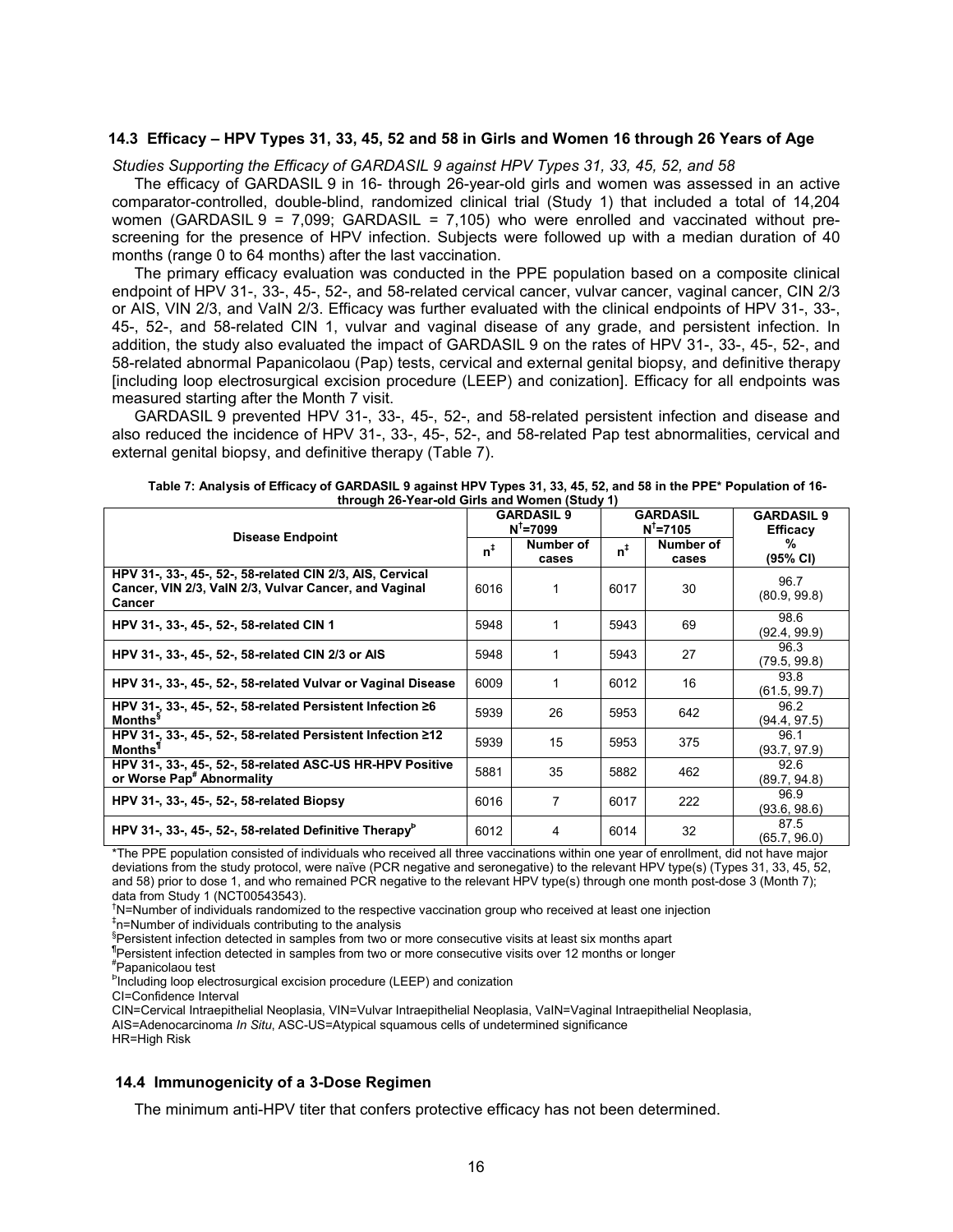Type-specific immunoassays (i.e., cLIA) with type-specific standards were used to assess immunogenicity to each vaccine HPV type. These assays measured antibodies against neutralizing epitopes for each HPV type. The scales for these assays are unique to each HPV type; thus, comparisons across types and to other assays are not appropriate. Immunogenicity was measured by (1) the percentage of individuals who were seropositive for antibodies against the relevant vaccine HPV type, and (2) the Geometric Mean Titer (GMT).

#### *Studies Supporting the Effectiveness of GARDASIL 9 against HPV Types 6, 11, 16, and 18*

Effectiveness of GARDASIL 9 against persistent infection and disease related to HPV Types 6, 11, 16, or 18 was inferred from non-inferiority comparisons in Study 1 (16- through 26-year-old girls and women) and Study 3 (9- through 15-year-old girls) of GMTs following vaccination with GARDASIL 9 with those following vaccination with GARDASIL. A low number of efficacy endpoint cases related to HPV types 6, 11, 16 and 18 in both vaccination groups precluded a meaningful assessment of efficacy using disease endpoints associated with these HPV types. The primary analyses were conducted in the per-protocol population, which included subjects who received all three vaccinations within one year of enrollment, did not have major deviations from the study protocol, and were HPV-naïve. HPV-naïve individuals were defined as seronegative to the relevant HPV type(s) prior to dose 1 and among female subjects 16 through 26 years of age in Study 1 PCR negative to the relevant HPV type(s) in cervicovaginal specimens prior to dose 1 through Month 7.

Anti-HPV 6, 11, 16 and 18 GMTs at Month 7 for GARDASIL 9 among girls 9 through 15 years of age and young women 16 through 26 years of age were non-inferior to those among the corresponding populations for GARDASIL (Table 8). At least 99.7% of individuals included in the analyses for each HPV type became seropositive by Month 7.

|                                                   |                | <b>GARDASIL 9</b>                  | <b>GARDASIL</b>                                               |        |                     | <b>GARDASIL 9/</b><br><b>GARDASIL</b> |
|---------------------------------------------------|----------------|------------------------------------|---------------------------------------------------------------|--------|---------------------|---------------------------------------|
| Population<br>N <sup>1</sup><br>(n <sup>∓</sup> ) |                | <b>GMT</b><br>mMU <sup>§/</sup> mL | N'<br><b>GMT</b><br>mMU <sup>§/</sup> mL<br>(n <sup>∓</sup> ) |        | <b>GMT</b><br>Ratio | $(95\% \text{ Cl})^{\text{T}}$        |
| Anti-HPV 6                                        |                |                                    |                                                               |        |                     |                                       |
| 9- through 15-year-old<br>girls                   | 300<br>(273)   | 1679.4                             | 300<br>(261)                                                  | 1565.9 | 1.07                | (0.93, 1.23)                          |
| 16- through 26-year-old<br>girls and women        | 6792<br>(3993) | 893.1                              | 6795<br>(3975)                                                | 875.2  | 1.02                | (0.99, 1.06)                          |
| Anti-HPV 11                                       |                |                                    |                                                               |        |                     |                                       |
| 9- through 15-year-old<br>girls                   | 300<br>(273)   | 1315.6                             | 300<br>(261)                                                  | 1417.3 | 0.93                | (0.80, 1.08)                          |
| 16- through 26-year-old<br>girls and women        | 6792<br>(3995) | 666.3                              | 6795<br>(3982)                                                | 830.0  | 0.80                | (0.77, 0.83)                          |
| Anti-HPV 16                                       |                |                                    |                                                               |        |                     |                                       |
| 9- through 15-year-old<br>girls                   | 300<br>(276)   | 6739.5                             | 300<br>(270)                                                  | 6887.4 | 0.97                | (0.85, 1.11)                          |
| 16- through 26-year-old<br>girls and women        | 6792<br>(4032) | 3131.1                             | 6795<br>(4062)                                                | 3156.6 | 0.99                | (0.96, 1.03)                          |
| Anti-HPV 18                                       |                |                                    |                                                               |        |                     |                                       |

**Table 8: Comparison of Immune Responses (Based on cLIA) Between GARDASIL 9 and GARDASIL for HPV Types 6, 11, 16, and 18 in the PPI\* Population of 9- through 26-Year-Old Girls and Women (Studies 1 and 3)**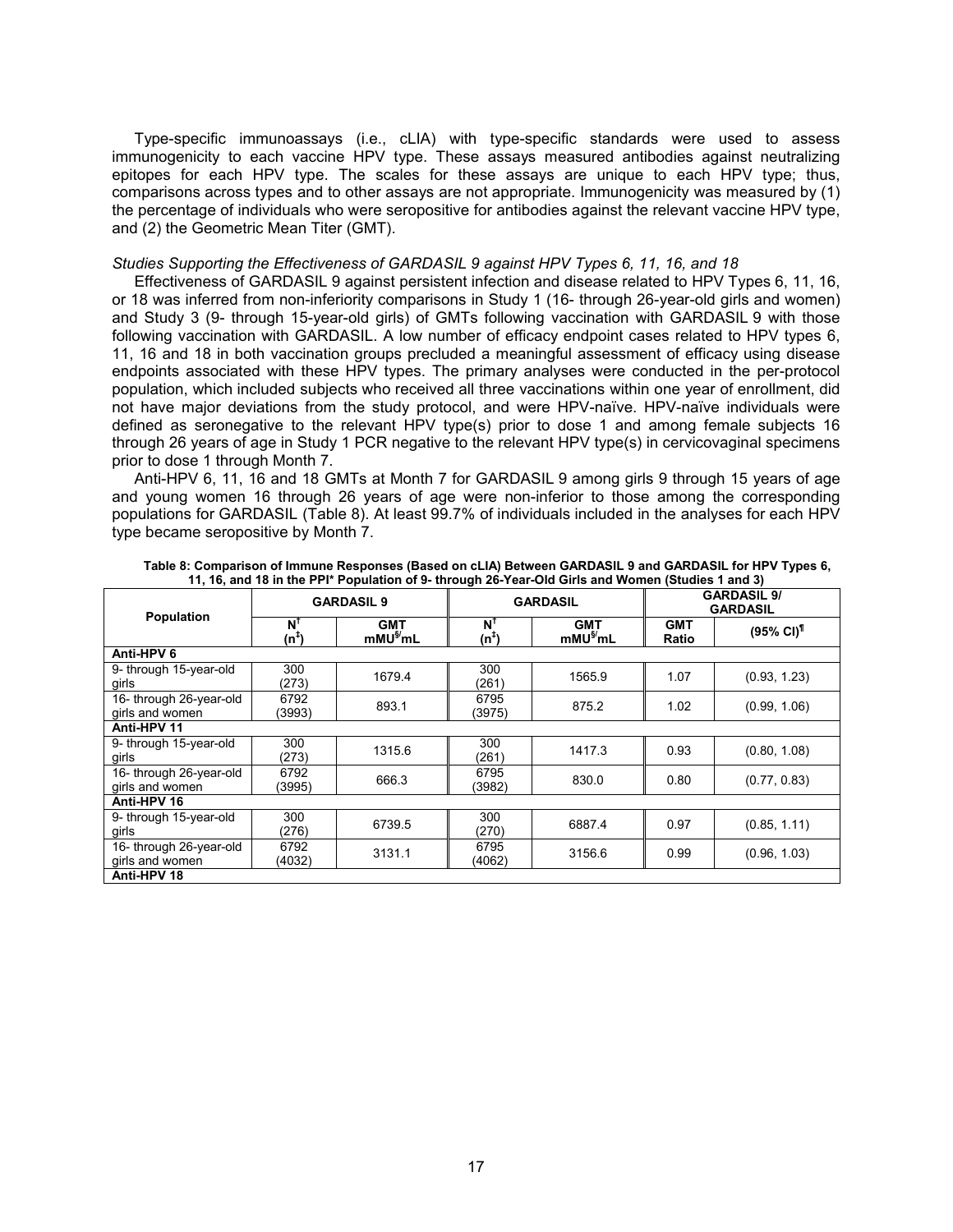|                                            | <b>GARDASIL 9</b> |                                      | <b>GARDASIL</b> |                                      | <b>GARDASIL 9/</b><br><b>GARDASIL</b> |                                |
|--------------------------------------------|-------------------|--------------------------------------|-----------------|--------------------------------------|---------------------------------------|--------------------------------|
| <b>Population</b>                          | (n <sup>∓</sup>   | <b>GMT</b><br>$m$ MU $\frac{S}{m}$ L | (n <sup>∓</sup> | <b>GMT</b><br>$m$ MU $\frac{S}{m}$ L | <b>GMT</b><br>Ratio                   | $(95\% \text{ Cl})^{\text{T}}$ |
| 9- through 15-year-old<br>airls            | 300<br>(276)      | 1956.6                               | 300<br>(269)    | 1795.6                               | 1.08                                  | (0.91, 1.29)                   |
| 16- through 26-year-old<br>girls and women | 6792<br>(4539)    | 804.6                                | 6795<br>(4541)  | 678.7                                | 1.19                                  | (1.14, 1.23)                   |

\*The PPI population consisted of individuals who received all three vaccinations within pre-defined day ranges, did not have major deviations from the study protocol, met predefined criteria for the interval between the Month 6 and Month 7 visit, were naïve (PCR negative [among 16- through 26-year old girls and women] and seronegative) to the relevant HPV type(s) (types 6, 11, 16, and 18) prior to dose 1, and among 16- through 26-year-old girls and women remained PCR negative to the relevant HPV type(s) through one month post-dose 3 (Month 7). The data for 16- through 26-year-old girls and women are from Study 1 (NCT00543543), and the data for 9- through 15-year-old girls are from Study 3 (NCT01304498).

<sup>†</sup>N=Number of individuals randomized to the respective vaccination group who received at least one injection

‡ n=Number of individuals contributing to the analysis

§mMU=milli-Merck Units

¶Demonstration of non-inferiority required that the lower bound of the 95% CI of the GMT ratio be greater than 0.67 CI=Confidence Interval

GMT=Geometric Mean Titer

cLIA=competitive Luminex Immunoassay

*Study Supporting the Effectiveness of GARDASIL 9 against Vaccine HPV Types in 9- through 15-Year-Old Girls and Boys*

Effectiveness of GARDASIL 9 against persistent infection and disease related to vaccine HPV types in 9- through 15-year-old girls and boys was inferred from non-inferiority comparison conducted in the PPI population in Study 2 of GMTs following vaccination with GARDASIL 9 among 9- through 15-year-old girls and boys with those among 16- through 26-year-old girls and women. Anti-HPV GMTs at Month 7 among 9- through 15-year-old girls and boys were non-inferior to anti-HPV GMTs among 16- through 26-year-old girls and women (Table 9).

| (Study 2)                                  |               |                |                                        |                                                                                                     |  |  |
|--------------------------------------------|---------------|----------------|----------------------------------------|-----------------------------------------------------------------------------------------------------|--|--|
| <b>Population</b>                          | $N^{\dagger}$ | $n^{\ddagger}$ | <b>GMT</b><br>$m$ MU $\frac{m}{2}$ /mL | <b>GMT Ratio relative to 16-</b><br>through 26-year-old girls and<br>women<br>(95% CI) <sup>¶</sup> |  |  |
| Anti-HPV 6                                 |               |                |                                        |                                                                                                     |  |  |
| 9- through 15-year-old girls               | 630           | 503            | 1703.1                                 | 1.89 (1.68, 2.12)                                                                                   |  |  |
| 9- through 15-year-old boys                | 641           | 537            | 2083.4                                 | 2.31 (2.06, 2.60)                                                                                   |  |  |
| 16- through 26-year-old girls<br>and women | 463           | 328            | 900.8                                  | 1                                                                                                   |  |  |
| Anti-HPV 11                                |               |                |                                        |                                                                                                     |  |  |
| 9- through 15-year-old girls               | 630           | 503            | 1291.5                                 | 1.83 (1.63, 2.05)                                                                                   |  |  |
| 9- through 15-year-old boys                | 641           | 537            | 1486.3                                 | 2.10 (1.88, 2.36)                                                                                   |  |  |
| 16- through 26-year-old girls<br>and women | 463           | 332            | 706.6                                  |                                                                                                     |  |  |
| Anti-HPV 16                                |               |                |                                        |                                                                                                     |  |  |
| 9- through 15-year-old girls               | 630           | 513            | 6933.9                                 | 1.97 (1.75, 2.21)                                                                                   |  |  |
| 9- through 15-year-old boys                | 641           | 546            | 8683.0                                 | 2.46 (2.20, 2.76)                                                                                   |  |  |
| 16- through 26-year-old girls<br>and women | 463           | 329            | 3522.6                                 | 1                                                                                                   |  |  |
| Anti-HPV 18                                |               |                |                                        |                                                                                                     |  |  |
| 9- through 15-year-old girls               | 630           | 516            | 2148.3                                 | 2.43 (2.12, 2.79)                                                                                   |  |  |
| 9- through 15-year-old boys                | 641           | 544            | 2855.4                                 | 3.23(2.83, 3.70)                                                                                    |  |  |
| 16- through 26-year-old girls<br>and women | 463           | 345            | 882.7                                  | 1                                                                                                   |  |  |
| Anti-HPV 31                                |               |                |                                        |                                                                                                     |  |  |
| 9- through 15-year-old girls               | 630           | 506            | 1894.7                                 | 2.51 (2.21, 2.86)                                                                                   |  |  |
| 9- through 15-year-old boys                | 641           | 543            | 2255.3                                 | 2.99(2.63, 3.40)                                                                                    |  |  |
| 16- through 26-year-old girls<br>and women | 463           | 340            | 753.9                                  | 1                                                                                                   |  |  |
| Anti-HPV 33                                |               |                |                                        |                                                                                                     |  |  |

**Table 9: Comparison of Immune Responses (Based on cLIA) between the PPI\* Populations of 16- through 26-Year-Old Girls and Women, 9- through 15-Year-Old Girls, and 9- through 15-Year-Old Boys for All GARDASIL 9 Vaccine HPV Types**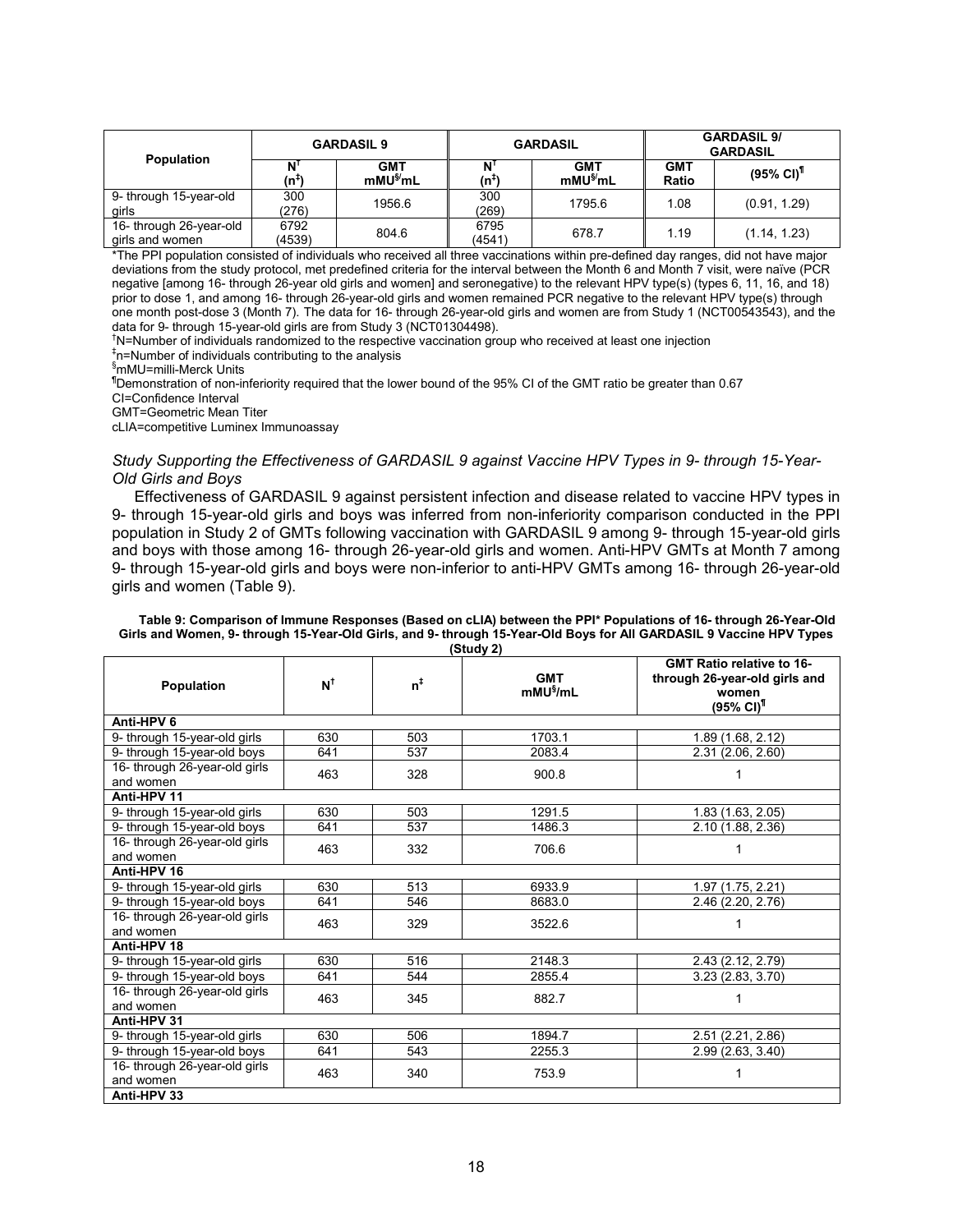| 630         | 518               | 985.8             | 2.11 (1.88, 2.37)       |  |  |  |  |
|-------------|-------------------|-------------------|-------------------------|--|--|--|--|
| 641         | 544               | 1207.4            | 2.59 (2.31, 2.90)       |  |  |  |  |
|             |                   |                   |                         |  |  |  |  |
|             |                   |                   |                         |  |  |  |  |
| Anti-HPV 45 |                   |                   |                         |  |  |  |  |
| 630         | 518               | 707.7             | 2.60(2.25, 3.00)        |  |  |  |  |
| 641         | 547               | 912.1             | 3.35(2.90, 3.87)        |  |  |  |  |
|             |                   |                   |                         |  |  |  |  |
|             |                   |                   |                         |  |  |  |  |
| Anti-HPV 52 |                   |                   |                         |  |  |  |  |
| 630         | 517               | 962.2             | 2.21 (1.96, 2.49)       |  |  |  |  |
| 641         | 545               | 1055.5            | 2.52 (2.22, 2.84)       |  |  |  |  |
|             |                   |                   |                         |  |  |  |  |
|             |                   |                   |                         |  |  |  |  |
| Anti-HPV 58 |                   |                   |                         |  |  |  |  |
| 630         | 516               | 1288.0            | 2.18 (1.94, 2.46)       |  |  |  |  |
| 641         | 544               | 1593.3            | 2.70 (2.40, 3.03)       |  |  |  |  |
| 463         | 332               | 590.5             |                         |  |  |  |  |
|             | 463<br>463<br>463 | 354<br>368<br>337 | 466.8<br>272.2<br>419.6 |  |  |  |  |

\*The PPI population consisted of individuals who received all three vaccinations within pre-defined day ranges, did not have major deviations from the study protocol, met predefined criteria for the interval between the Month 6 and Month 7 visit, were naïve (PCR negative [among 16- through 26-year old girls and women] and seronegative) to the relevant HPV type(s) prior to dose 1 and among 16- through 26-year-old girls and women remained PCR negative to the relevant HPV types through one month post-dose 3 (Month 7). The data are from Study 2 (NCT00943722).

<sup>†</sup>N=Number of individuals randomized to the respective vaccination group who received at least one injection

‡ n=Number of individuals contributing to the analysis

§mMU=milli-Merck Units

¶Demonstration of non-inferiority required that the lower bound of the 95% CI of the GMT ratio be greater than 0.67

cLIA=competitive Luminex Immunoassay

CI=Confidence Interval

GMT=Geometric Mean Titer

#### *Study Supporting the Effectiveness of GARDASIL 9 against Vaccine HPV Types in 16- through 26-Year-Old Boys and Men*

Effectiveness of GARDASIL 9 against persistent infection and disease related to vaccine HPV types in 16- through 26-year-old boys and men was inferred from non-inferiority comparison conducted in the PPI population in Study 7 of GMTs following vaccination with GARDASIL 9 among 16- through 26-year-old HM with those among 16- through 26-year-old girls and women. Anti-HPV GMTs at Month 7 among 16 through 26-year-old HM were non-inferior to anti-HPV GMTs among 16- through 26-year-old girls and women (Table 10). Study 7 also enrolled 313 16- through 26-year-old HIV-negative MSM. At Month 7, anti-HPV GMT ratios for MSM relative to HM ranged from 0.6 to 0.8, depending on HPV type. The GMT ratios for MSM relative to HM were generally similar to those previously observed in clinical trials with GARDASIL.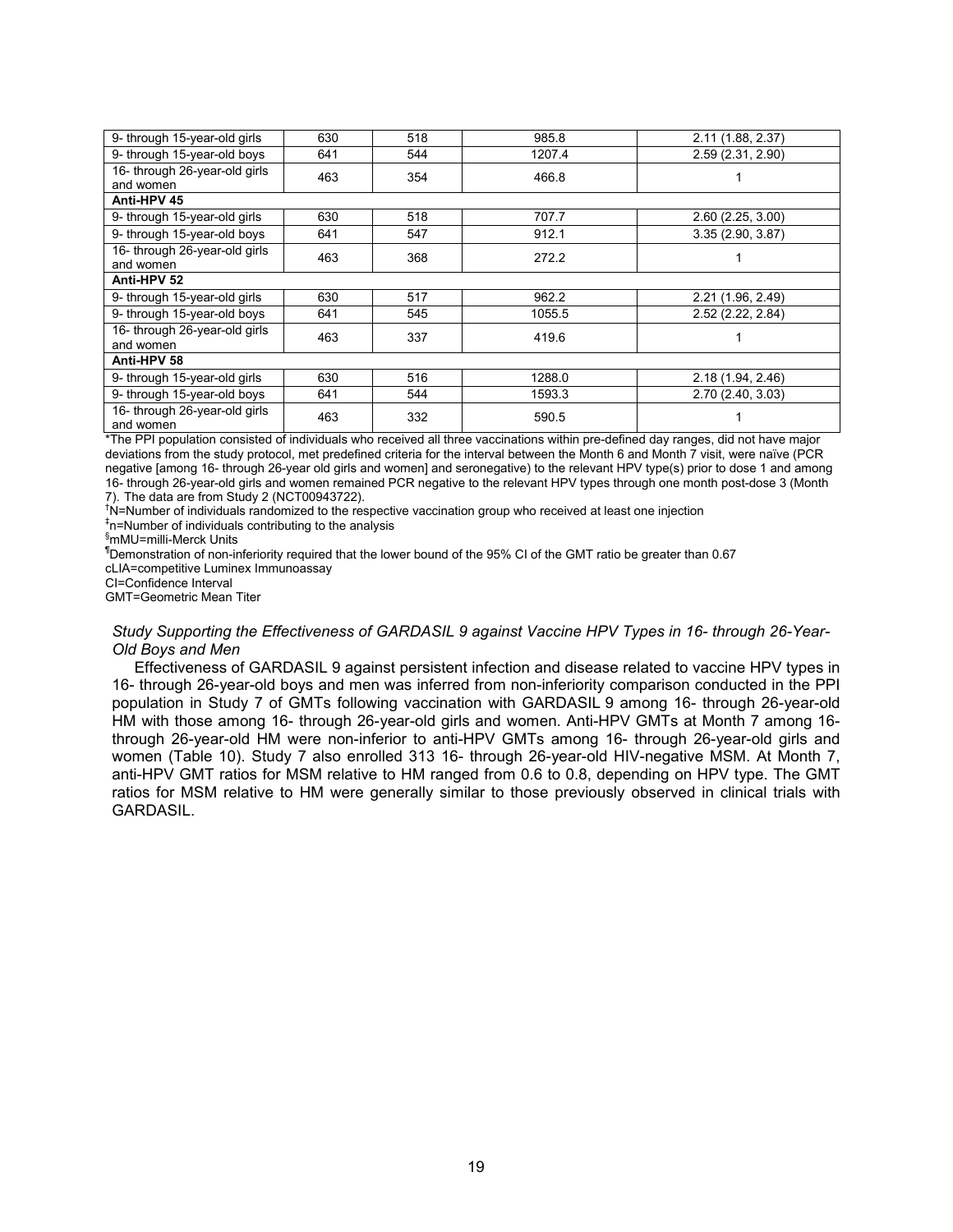#### **Table 10: Comparison of Immune Responses (Based on cLIA) between the PPI\* Populations of 16- through 26-Year-Old Girls and Women and 16- through 26-Year-Old Boys and Men Self-Identified as Heterosexual (HM) for All GARDASIL 9 Vaccine HPV Types (Study 7)**

| Population                              | $N^{\dagger}$ | $n^{\ddagger}$ | <b>GMT</b><br>mMU <sup>§</sup> /mL | <b>GMT Ratio relative to</b><br>16- through 26-year-<br>old girls and women<br>$(95\% \text{ Cl})^{\text{T}}$ |  |  |  |
|-----------------------------------------|---------------|----------------|------------------------------------|---------------------------------------------------------------------------------------------------------------|--|--|--|
| Anti-HPV 6                              |               |                |                                    |                                                                                                               |  |  |  |
| 16- through 26-year-old HM              | 1103          | 847            | 782.0                              | 1.11(1.02, 1.21)                                                                                              |  |  |  |
| 16- through 26-year-old girls and women | 1099          | 708            | 703.9                              |                                                                                                               |  |  |  |
| Anti-HPV 11                             |               |                |                                    |                                                                                                               |  |  |  |
| 16- through 26-year-old HM              | 1103          | 851            | 616.7                              | 1.09 (1.00, 1.19)                                                                                             |  |  |  |
| 16- through 26-year-old girls and women | 1099          | 712            | 564.9                              |                                                                                                               |  |  |  |
| Anti-HPV 16                             |               |                |                                    |                                                                                                               |  |  |  |
| 16- through 26-year-old HM              | 1103          | 899            | 3346.0                             | 1.20(1.10, 1.30)                                                                                              |  |  |  |
| 16- through 26-year-old girls and women | 1099          | 781            | 2788.3                             |                                                                                                               |  |  |  |
| Anti-HPV 18                             |               |                |                                    |                                                                                                               |  |  |  |
| 16- through 26-year-old HM              | 1103          | 906            | 808.2                              | 1.19(1.08, 1.31)                                                                                              |  |  |  |
| 16- through 26-year-old girls and women | 1099          | 831            | 679.8                              |                                                                                                               |  |  |  |
| Anti-HPV 31                             |               |                |                                    |                                                                                                               |  |  |  |
| 16- through 26-year-old HM              | 1103          | 908            | 708.5                              | 1.24 (1.13, 1.37)                                                                                             |  |  |  |
| 16- through 26-year-old girls and women | 1099          | 826            | 570.1                              |                                                                                                               |  |  |  |
| Anti-HPV 33                             |               |                |                                    |                                                                                                               |  |  |  |
| 16- through 26-year-old HM              | 1103          | 901            | 384.8                              | 1.19 (1.10, 1.30)                                                                                             |  |  |  |
| 16- through 26-year-old girls and women | 1099          | 853            | 322.0                              |                                                                                                               |  |  |  |
| Anti-HPV 45                             |               |                |                                    |                                                                                                               |  |  |  |
| 16- through 26-year-old HM              | 1103          | 909            | 235.6                              | $\overline{1.27}$ (1.14, 1.41)                                                                                |  |  |  |
| 16- through 26-year-old girls and women | 1099          | 871            | 185.7                              |                                                                                                               |  |  |  |
| Anti-HPV 52                             |               |                |                                    |                                                                                                               |  |  |  |
| 16- through 26-year-old HM              | 1103          | 907            | 386.8                              | 1.15 (1.05, 1.26)                                                                                             |  |  |  |
| 16- through 26-year-old girls and women | 1099          | 849            | 335.2                              |                                                                                                               |  |  |  |
| Anti-HPV 58                             |               |                |                                    |                                                                                                               |  |  |  |
| 16- through 26-year-old HM              | 1103          | 897            | 509.8                              | 1.25 (1.14, 1.36)                                                                                             |  |  |  |
| 16- through 26-year-old girls and women | 1099          | 839            | 409.3                              |                                                                                                               |  |  |  |

\*The PPI population consisted of individuals who received all three vaccinations within pre-defined day ranges, did not have major deviations from the study protocol, met predefined criteria for the interval between the Month 6 and Month 7 visit, and were seronegative to the relevant HPV type(s) (types 6, 11, 16, 18, 31, 33, 45, 52, and 58) prior to dose 1. The data are from Study 7 (NCT01651949).

†Number of individuals randomized to the respective vaccination group who received at least one injection

‡Number of individuals contributing to the analysis

§mMU=milli-Merck Units

¶Demonstration of non-inferiority required that the lower bound of the 95% CI of the GMT ratio be greater than 0.67

cLIA=competitive Luminex Immunoassay

CI=Confidence Interval

GMT=Geometric Mean Titer

#### *Immune Response to GARDASIL 9 across All Clinical Trials*

Across all clinical trials, at least 99.5% of individuals included in the analyses for each of the nine vaccine HPV types became seropositive by Month 7. Anti-HPV GMTs at Month 7 among 9- through 15 year-old girls and boys and 16- through 26-year-old boys and men were comparable to anti-HPV responses among 16- through 26-year-old girls and women in the combined database of immunogenicity studies for GARDASIL 9.

#### *Persistence of Immune Response to GARDASIL 9*

The duration of immunity following a 3-dose schedule of vaccination with GARDASIL 9 has not been established. The peak anti-HPV GMTs for each vaccine HPV type occurred at Month 7. Proportions of individuals who remained seropositive to each vaccine HPV type at Month 24 were similar to the corresponding seropositive proportions at Month 7.

### *Administration of GARDASIL 9 to Individuals Previously Vaccinated with GARDASIL*

Study 4 evaluated the immunogenicity of 3 doses of GARDASIL 9 in 921 girls and women (12 through 26 years of age) who had previously been vaccinated with 3 doses of GARDASIL. Prior to enrollment in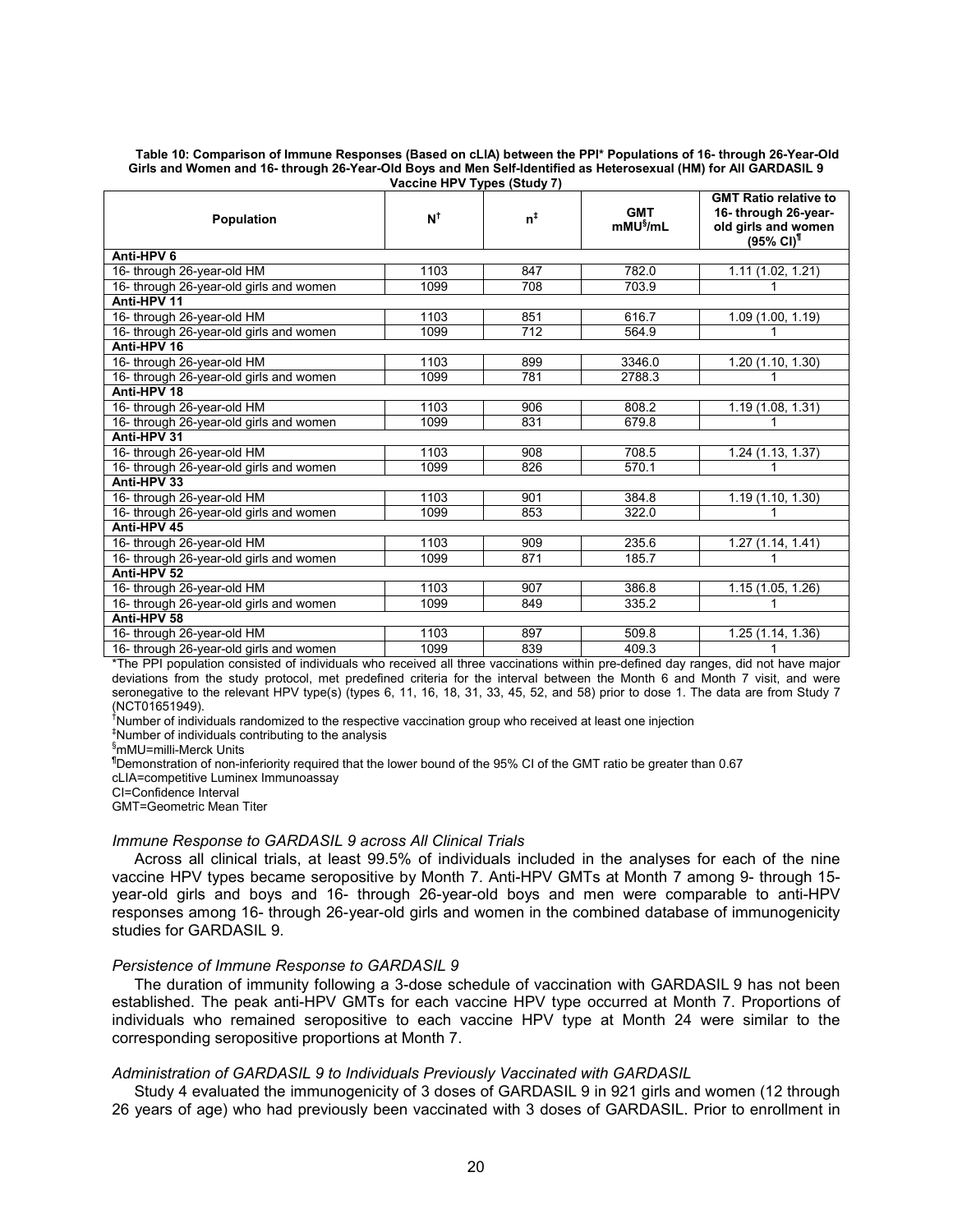the study, over 99% of subjects had received three injections of GARDASIL within a one year period. The time interval between the last injection of GARDASIL and the first injection of GARDASIL 9 ranged from approximately 12 to 36 months.

Seropositivity to HPV Types 6, 11, 16, 18, 31, 33, 45, 52, and 58 in the per protocol population ranged from 98.3 to 100% by Month 7 in individuals who received GARDASIL 9. The anti-HPV 31, 33, 45, 52 and 58 GMTs for the population previously vaccinated with GARDASIL were 25-63% of the GMTs in the combined populations from Studies 1, 2, 3, and 5, who had not previously received GARDASIL, although the clinical relevance of these differences is unknown. Efficacy of GARDASIL 9 in preventing infection and disease related to HPV Types 31, 33, 45, 52, and 58 in individuals previously vaccinated with GARDASIL has not been assessed.

#### *Concomitant Use of Hormonal Contraceptives*

Among 7,269 female recipients of GARDASIL 9 (16 through 26 years of age), 60.2% used hormonal contraceptives during the vaccination period of clinical studies 1 and 2. Use of hormonal contraceptives did not appear to affect the type specific immune responses to GARDASIL 9.

### **14.5 Immune Responses to GARDASIL 9 Using a 2-Dose Regimen in Individuals 9 through 14 Years of Age**

Effectiveness of GARDASIL 9 against persistent infection and disease related to vaccine HPV types in 9- through 14-year-old girls and boys who received a 2-dose regimen was inferred from non-inferiority comparison conducted in the PPI population in Study 8 of GMTs following vaccination with GARDASIL 9 among 9- through 14-year-old girls and boys who received a 2-dose regimen (at 0, 6 months or 0, 12 months) with those among 16- through 26-year-old girls and women who received a 3-dose regimen (at 0, 2, 6 months). Anti-HPV GMTs at one month after the last dose among 9- through 14-year-old girls and boys who received 2 doses of GARDASIL 9 were non-inferior to anti-HPV GMTs among 16- through 26 year-old girls and women who received 3 doses of GARDASIL 9 (Table 11).

One month following the last dose of the assigned regimen, between 97.9% and 100% of subjects across all groups became seropositive for antibodies against the 9 vaccine HPV types (Table 11).

In the same study, in girls and boys 9 through 14 years old, GMTs at one month after the last vaccine dose were numerically lower for some vaccine types after a 2-dose schedule than in girls 9 through 14 years old after a 3-dose schedule (HPV types 18, 31, 45, and 52 after 0, 6 months and HPV type 45 after 0, 12 months; Table 11). The clinical relevance of these findings is unknown.

Duration of immunity of a 2-dose schedule of GARDASIL 9 has not been established.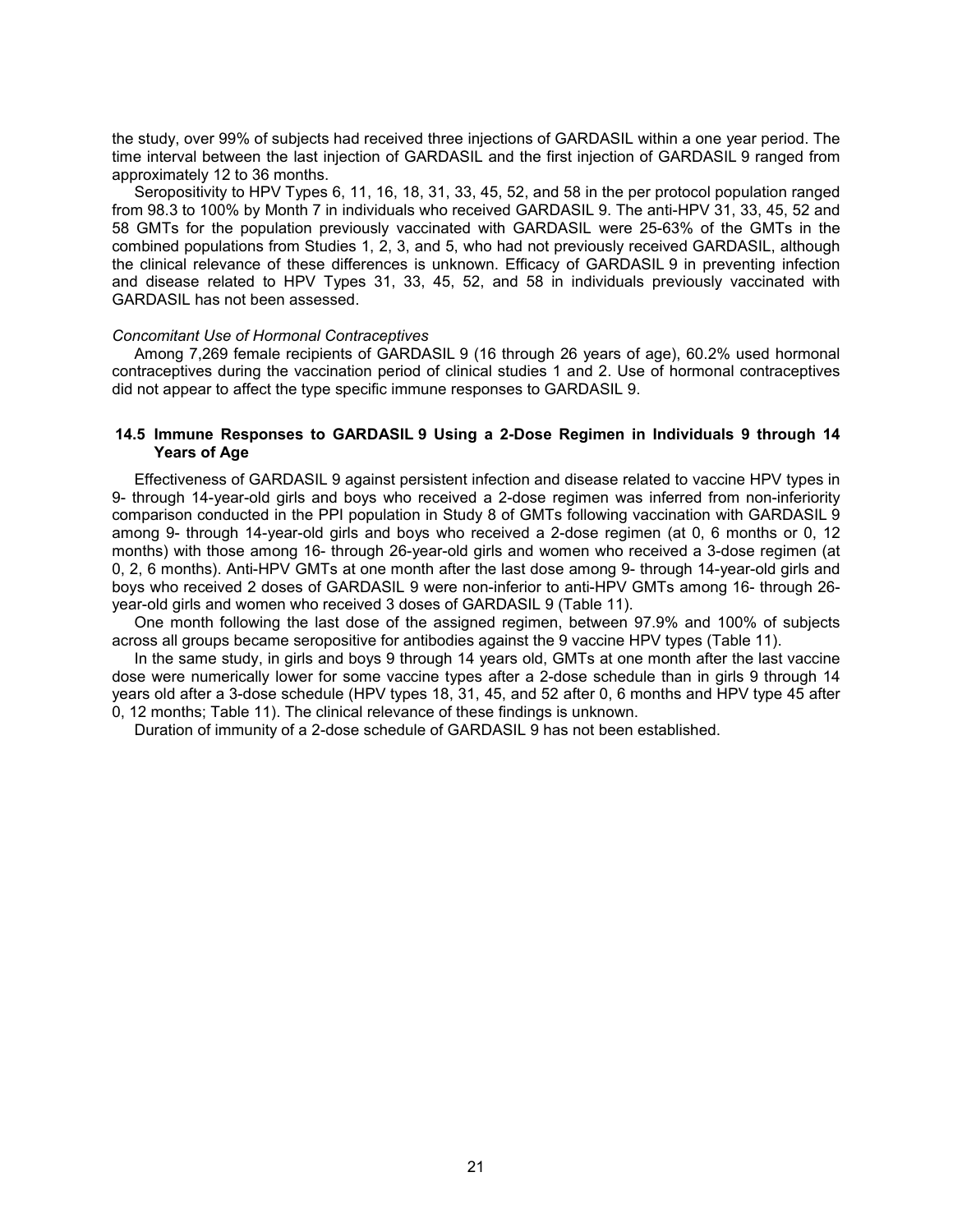|                                                                                                       |            |            |                                  | <b>GMT Ratio relative to 3-</b>                                  |  |  |
|-------------------------------------------------------------------------------------------------------|------------|------------|----------------------------------|------------------------------------------------------------------|--|--|
|                                                                                                       | N          | n          | <b>GMT</b><br>$mMU^{\dagger}/mL$ | dose regimen in 16-                                              |  |  |
| <b>Population (Regimen)</b>                                                                           |            |            |                                  | through 26-year-old girls                                        |  |  |
|                                                                                                       |            |            |                                  | and women                                                        |  |  |
|                                                                                                       |            |            |                                  | (95% CI)                                                         |  |  |
| Anti-HPV 6                                                                                            |            |            |                                  |                                                                  |  |  |
| 9- to 14-year-old girls $(0, 6)^{\dagger}$                                                            | 301        | 258        | 1657.9                           | $2.15(1.83, 2.53)^8$                                             |  |  |
| 9- to 14-year-old boys $(0, 6)^{\dagger}$                                                             | 301        | 263        | 1557.4                           | 2.02 (1.73, 2.36) <sup>§</sup>                                   |  |  |
| 9- to 14-year-old girls and boys $(0, 12)^{\dagger}$                                                  | 300        | 257        | 2678.8                           | 3.47 (2.93, 4.11) <sup>§</sup>                                   |  |  |
| 9- to 14-year-old girls $(0, 2, 6)^{\dagger}$                                                         | 300        | 254        | 1496.1                           | 1.94 (1.65, 2.29)                                                |  |  |
| 16- to 26-year-old women $(0, 2, 6)^{\dagger}$<br>Anti-HPV 11                                         | 314        | 238        | 770.9                            | 1                                                                |  |  |
| 9- to 14-year-old girls $(0, 6)^{\dagger}$                                                            | 301        | 258        | 1388.9                           |                                                                  |  |  |
| 9- to 14-year-old boys $(0, 6)^{\dagger}$                                                             | 301        | 264        | 1423.9                           | $2.39(2.03, 2.82)^8$                                             |  |  |
| 9- to 14-year-old girls and boys $(0, 12)^{\dagger}$                                                  | 300        | 257        | 2941.8                           | 2.45 (2.09, 2.88) <sup>§</sup><br>5.07 (4.32, 5.94) <sup>§</sup> |  |  |
| 9- to 14-year-old girls $(0, 2, 6)^{\dagger}$                                                         | 300        | 254        | 1306.3                           | $2.25(1.90, 2.66)^T$                                             |  |  |
| 16- to 26-year-old women $(0, 2, 6)^{\dagger}$                                                        | 314        | 238        | 580.5                            | 1.                                                               |  |  |
| Anti-HPV 16                                                                                           |            |            |                                  |                                                                  |  |  |
| 9- to 14-year-old girls $(0, 6)^{\dagger}$                                                            | 301        | 272        | 8004.9                           | 2.54 (2.14, 3.00) <sup>§</sup>                                   |  |  |
| 9- to 14-year-old boys $(0, 6)^{\dagger}$                                                             | 301        | 273        | 8474.8                           | 2.69 (2.29, 3.15) <sup>§</sup>                                   |  |  |
| 9- to 14-year-old girls and boys $(0, 12)^{\dagger}$                                                  | 300        | 264        | 14329.3                          | 4.54 (3.84, 5.37) <sup>§</sup>                                   |  |  |
| 9- to 14-year-old girls $(0, 2, 6)^{\dagger}$                                                         | 300        | 269        | 6996.0                           | $2.22$ (1.89, 2.61) <sup>1</sup>                                 |  |  |
| 16- to 26-year-old women $(0, 2, 6)^{\dagger}$                                                        | 314        | 249        | 3154.0                           | 1.                                                               |  |  |
| Anti-HPV 18                                                                                           |            |            |                                  |                                                                  |  |  |
| 9- to 14-year-old girls $(0, 6)^{\dagger}$                                                            | 301        | 272        | 1872.8                           | 2.46 (2.05, 2.96) <sup>§</sup>                                   |  |  |
| 9- to 14-year-old boys $(0, 6)^{\dagger}$                                                             | 301        | 272        | 1860.9                           | 2.44 (2.04, 2.92) <sup>§</sup>                                   |  |  |
| 9- to 14-year-old girls and boys $(0, 12)^{\dagger}$                                                  | 300        | 266        | 2810.4                           | $3.69(3.06, 4.45)^8$                                             |  |  |
| 9- to 14-year-old girls $(0, 2, 6)^{\dagger}$                                                         | 300        | 270        | 2049.3                           | $2.69$ (2.24, 3.24) <sup>1</sup>                                 |  |  |
| 16- to 26-year-old women $(0, 2, 6)^{\dagger}$                                                        | 314        | 267        | 761.5                            | 1                                                                |  |  |
| Anti-HPV 31                                                                                           |            |            |                                  |                                                                  |  |  |
| 9- to 14-year-old girls $(0, 6)^{\dagger}$                                                            | 301        | 272        | 1436.3                           | 2.51 (2.10, 3.00) <sup>§</sup>                                   |  |  |
| 9- to 14-year-old boys $(0, 6)^{\dagger}$                                                             | 301        | 271        | 1498.2                           | 2.62 (2.20, 3.12) <sup>§</sup>                                   |  |  |
| 9- to 14-year-old girls and boys $(0, 12)^{\dagger}$<br>9- to 14-year-old girls $(0, 2, 6)^{\dagger}$ | 300<br>300 | 268<br>271 | 2117.5<br>1748.3                 | 3.70 (3.08, 4.45) <sup>§</sup>                                   |  |  |
| 16- to 26-year-old women $(0, 2, 6)^{\dagger}$                                                        | 314        | 264        | 572.1                            | $3.06$ (2.54, $3.67$ ) <sup>1</sup><br>1                         |  |  |
| Anti-HPV 33                                                                                           |            |            |                                  |                                                                  |  |  |
| 9- to 14-year-old girls $(0, 6)^T$                                                                    | 301        | 273        | 1030.0                           | 2.96 (2.50, 3.50) <sup>§</sup>                                   |  |  |
| 9- to 14-year-old boys $(0, 6)^{\dagger}$                                                             | 301        | 271        | 1040.0                           | 2.99 (2.55, 3.50) $^{\circ}$                                     |  |  |
| 9- to 14-year-old girls and boys $(0, 12)^{\dagger}$                                                  | 300        | 269        | 2197.5                           | 6.31 (5.36, 7.43) <sup>§</sup>                                   |  |  |
| 9- to 14-year-old girls $(0, 2, 6)^{\dagger}$                                                         | 300        | 275        | 796.4                            | $2.29(1.95, 2.68)^T$                                             |  |  |
| 16- to 26-year-old women $(0, 2, 6)^{\dagger}$                                                        | 314        | 279        | 348.1                            | 1                                                                |  |  |
| Anti-HPV 45                                                                                           |            |            |                                  |                                                                  |  |  |
| 9- to 14-year-old girls $(0, 6)^{\dagger}$                                                            | 301        | 274        | 357.6                            | 1.67 (1.38, 2.03) <sup>§</sup>                                   |  |  |
| 9- to 14-year-old boys $(0, 6)^{\dagger}$                                                             | 301        | 273        | 352.3                            | 1.65 (1.37, 1.99) <sup>§</sup>                                   |  |  |
| 9- to 14-year-old girls and boys $(0, 12)^{\dagger}$                                                  | 300        | 268        | 417.7                            | 1.96 $(1.61, 2.37)^8$                                            |  |  |
| 9- to 14-year-old girls $(0, 2, 6)^{\dagger}$                                                         | 300        | 275        | 661.7                            | $3.10(2.54, 3.77)^T$                                             |  |  |
| 16- to 26-year-old women $(0, 2, 6)^{\dagger}$                                                        | 314        | 280        | 213.6                            | $\mathbf{1}$                                                     |  |  |
| Anti-HPV 52                                                                                           |            |            |                                  |                                                                  |  |  |
| 9- to 14-year-old girls $(0, 6)^{\dagger}$                                                            | 301        | 272        | 581.1                            | 1.60 (1.36, 1.87) <sup>§</sup>                                   |  |  |
| 9- to 14-year-old boys $(0, 6)^T$                                                                     | 301        | 273        | 640.4                            | 1.76 $(1.51, 2.05)^8$                                            |  |  |
| 9- to 14-year-old girls and boys $(0, 12)^{\dagger}$                                                  | 300        | 268        | 1123.4                           | 3.08 (2.64, 3.61) <sup>§</sup>                                   |  |  |
| 9- to 14-year-old girls $(0, 2, 6)^{\dagger}$                                                         | 300        | 275        | 909.9                            | $2.50$ (2.12, $2.95$ ) <sup>1</sup>                              |  |  |
| 16- to 26-year-old women $(0, 2, 6)^{\dagger}$                                                        | 314        | 271        | 364.2                            | 1                                                                |  |  |
| Anti-HPV 58                                                                                           |            |            |                                  |                                                                  |  |  |
| 9- to 14-year-old girls $(0, 6)^{\dagger}$                                                            | 301        | 270        | 1251.2                           | 2.55 (2.15, 3.01) <sup>§</sup>                                   |  |  |
| 9- to 14-year-old boys $(0, 6)^{\dagger}$                                                             | 301        | 270        | 1325.7                           | 2.70 (2.30, 3.16) <sup>§</sup>                                   |  |  |
| 9- to 14-year-old girls and boys $(0, 12)^{\dagger}$                                                  | 300        | 265        | 2444.6                           | 4.98 (4.23, 5.86) <sup>§</sup>                                   |  |  |
| 9- to 14-year-old girls $(0, 2, 6)^{\dagger}$                                                         | 300        | 273        | 1229.3                           | $2.50(2.11, 2.97)^{1}$                                           |  |  |
|                                                                                                       |            |            |                                  |                                                                  |  |  |

Table 11: Summary of Anti-HPV cLIA Geometric Mean Titers in the PPI\* Population at One Month After the Last Vaccine<br>Dose Among Subjects Who Received 2 Doses<sup>t</sup> or 3 Doses<sup>t</sup> of GARDASIL 9 (Study 8)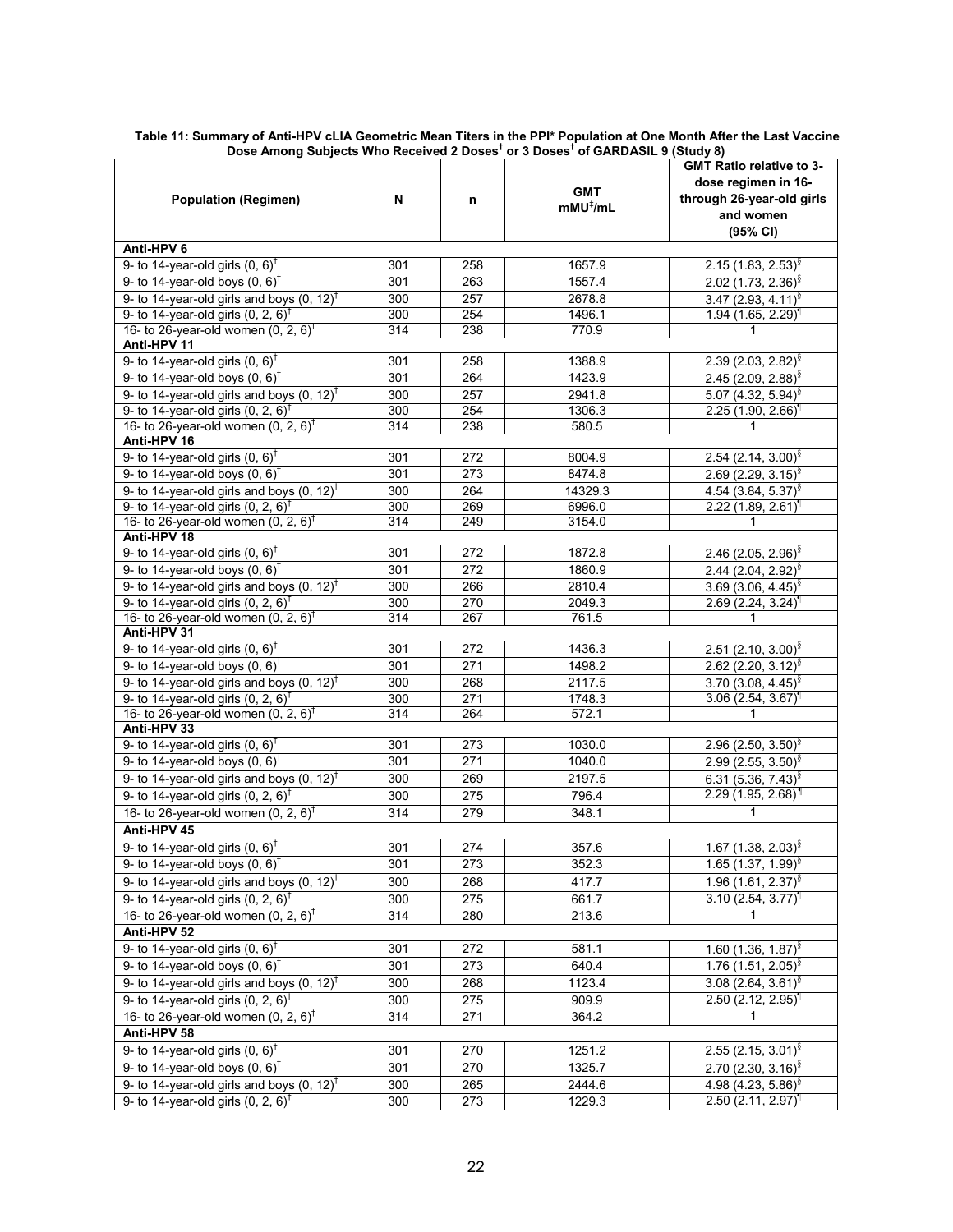| בור<br>16.<br>won<br>1000 <sup>2</sup><br>olc<br>ner<br>. .<br>$\sim$ | . . | ີ<br>∼ | $\sqrt{2}$<br><br> |                                                                                                                                                                                                                                           |
|-----------------------------------------------------------------------|-----|--------|--------------------|-------------------------------------------------------------------------------------------------------------------------------------------------------------------------------------------------------------------------------------------|
| . <del>.</del> .<br>$\cdot$ .<br>---<br>.                             |     |        |                    | $\blacksquare$ . The contract of the contract of the contract of the contract of the contract of the contract of the contract of the contract of the contract of the contract of the contract of the contract of the contract of the<br>. |

\*The PPI population consisted of individuals who received all assigned vaccinations within pre-defined day ranges, did not have major deviations from the study protocol, met predefined criteria for the interval between the last vaccination dose and blood collection for immunogenicity assessment, and were seronegative to the relevant HPV type(s) (types 6, 11, 16, 18, 31, 33, 45, 52, and 58) prior to dose 1.

† 2-dose regimen (0, 6): vaccination at Day 1 and Month 6; 2-dose regimen (0, 12): vaccination at Day 1 and Month 12; 3-dose regimen (0, 2, 6): vaccination at Day 1, Month 2, and Month 6. The data are from Study 8 (NCT01984697). ‡mMU=milli-Merck Units

§Demonstration of non-inferiority required that the lower bound of the 95% CI of the GMT ratio be greater than 0.67

¶Exploratory analysis; criterion for non-inferiority was not pre-specified

N = Number of individuals randomized to the respective vaccination group who received at least 1 injection

n = Number of individuals contributing to the analysis

CI=Confidence Interval

cLIA=competitive Luminex Immunoassay

GMT=Geometric Mean Titer

#### **14.6 Studies with Menactra and Adacel**

In Study 5, the safety and immunogenicity of co-administration of GARDASIL 9 with Menactra [Meningococcal (Groups A, C, Y and W-135) Polysaccharide Diphtheria Toxoid Conjugate Vaccine] and Adacel [Tetanus Toxoid, Reduced Diphtheria Toxoid and Acellular Pertussis Vaccine Adsorbed (Tdap)] (same visit, injections at separate sites) were evaluated in 1,237 boys and girls 11 through 15 years of age at enrollment.

One group received GARDASIL 9 in one limb and both Menactra and Adacel, as separate injections, in the opposite limb concomitantly on Day 1 ( $n = 619$ ). The second group received the first dose of GARDASIL 9 on Day 1 in one limb then Menactra and Adacel, as separate injections, at Month 1 in the opposite limb (n = 618). Subjects in both vaccination groups received the second dose of GARDASIL 9 at Month 2 and the third dose at Month 6. Immunogenicity was assessed for all vaccines one month post vaccination (one dose for Menactra and Adacel and three doses for GARDASIL 9).

Assessments of post-vaccination immune responses included type-specific antibody GMTs for each of the vaccine HPV types at four weeks following the last dose of GARDASIL 9; GMTs for anti-filamentous hemagglutinin, anti-pertactin, and anti-fimbrial antibodies at four weeks following Adacel; percentage of subjects with anti-tetanus toxin and anti-diphtheria toxin antibody concentrations ≥0.1 IU/mL at four weeks following Adacel; and percentage of subjects with ≥4-fold rise from pre-vaccination baseline in antibody titers against *N. meningitidis* serogroups A, C, Y, and W-135 at four weeks following Menactra. Based on these measures, concomitant administration of GARDASIL 9 with Menactra and Adacel did not interfere with the antibody responses to any of the vaccines when compared with non-concomitant administration of GARDASIL 9 with Menactra and Adacel.

## **15 REFERENCES**

- 1. Study 1 NCT00543543
- 2. Study 2 NCT00943722
- 3. Study 3 NCT01304498
- 4. Study 4 NCT01047345
- 5. Study 5 NCT00988884
- 6. Study 6 NCT01073293
- 7. Study 7 NCT01651949
- 8. Study 8 NCT01984697
- 9. Study A NCT01432574
- 10. Study B NCT00090285